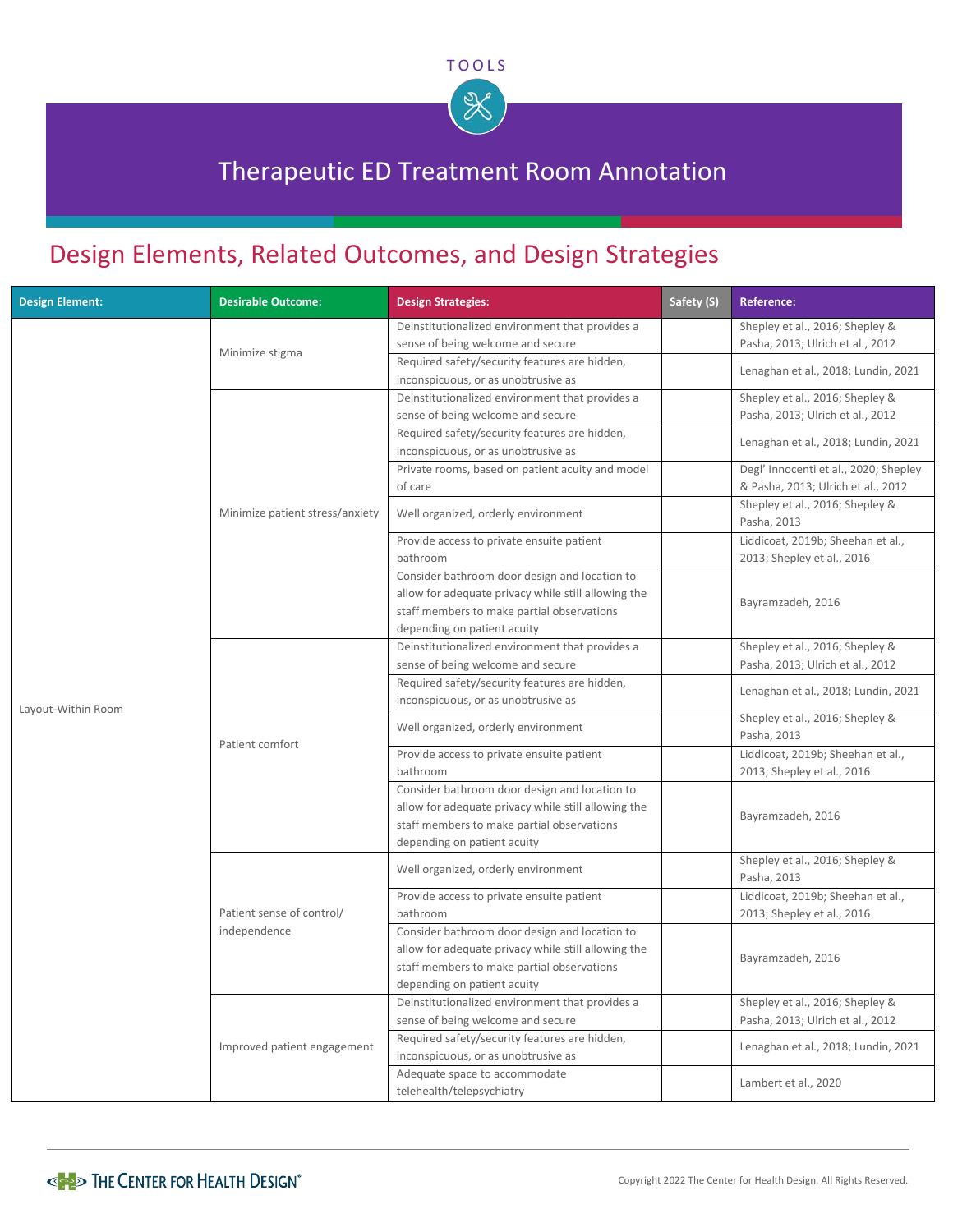| <b>Design Element:</b> | <b>Desirable Outcome:</b>                                | <b>Design Strategies:</b>                                                                                                                                                                                                                                                                    | Safety (S) | <b>Reference:</b>                                                                                                                                                                                                |
|------------------------|----------------------------------------------------------|----------------------------------------------------------------------------------------------------------------------------------------------------------------------------------------------------------------------------------------------------------------------------------------------|------------|------------------------------------------------------------------------------------------------------------------------------------------------------------------------------------------------------------------|
|                        |                                                          | Provide access to private ensuite patient<br>bathroom                                                                                                                                                                                                                                        |            | Liddicoat, 2019b; Sheehan et al.,<br>2013; Shepley et al., 2016                                                                                                                                                  |
|                        | Patient satisfaction                                     | Consider bathroom door design and location to<br>allow for adequate privacy while still allowing the<br>staff members to make partial observations<br>depending on patient acuity                                                                                                            |            | Bayramzadeh, 2016                                                                                                                                                                                                |
|                        | Reduced noise                                            | Private rooms, based on patient acuity and model<br>of care                                                                                                                                                                                                                                  |            | Degl' Innocenti et al., 2020; Shepley<br>& Pasha, 2013; Ulrich et al., 2012                                                                                                                                      |
|                        |                                                          | Private rooms, based on patient acuity and model<br>of care<br>Provide access to private ensuite patient                                                                                                                                                                                     |            | Degl' Innocenti et al., 2020; Shepley<br>& Pasha, 2013; Ulrich et al., 2012<br>Liddicoat, 2019b; Sheehan et al.,                                                                                                 |
|                        | Enhanced privacy                                         | bathroom                                                                                                                                                                                                                                                                                     |            | 2013; Shepley et al., 2016                                                                                                                                                                                       |
|                        | Enhanced communication;                                  | Consider bathroom door design and location to<br>allow for adequate privacy while still allowing the<br>staff members to make partial observations<br>depending on patient acuity                                                                                                            |            | Bayramzadeh, 2016                                                                                                                                                                                                |
|                        | staff to staff                                           | Adequate space to accommodate<br>telehealth/telepsychiatry                                                                                                                                                                                                                                   |            | Lambert et al., 2020                                                                                                                                                                                             |
|                        | Safe delivery of care                                    | Adequate space to accommodate<br>telehealth/telepsychiatry                                                                                                                                                                                                                                   |            | Lambert et al., 2020                                                                                                                                                                                             |
|                        | Safety; reduce risk of harm to<br>self or harm to others | Deinstitutionalized environment that provides a<br>sense of being welcome and secure                                                                                                                                                                                                         |            | Shepley et al., 2016; Shepley &<br>Pasha, 2013; Ulrich et al., 2012                                                                                                                                              |
|                        |                                                          | Required safety/security features are hidden,<br>inconspicuous, or as unobtrusive as                                                                                                                                                                                                         |            | Lenaghan et al., 2018; Lundin, 2021                                                                                                                                                                              |
| Layout-Within Room     |                                                          | Adequate space for team response when required<br>to manage aggressive patient                                                                                                                                                                                                               | S          | The Center for Health Design, 2019                                                                                                                                                                               |
|                        |                                                          | Room should be ligature-resistant or made<br>ligature resistant by closing off equipment that<br>could serve as a ligature point (e.g., lockable<br>unbreakable glass cover, locking moveable<br>partition, lockable sliding door/panel, pull-down<br>rolling security door/coiling shutter) |            | BETA Healthcare Group &<br>Emergency Medicine Council, 2018;<br>The Joint Commission, 2017                                                                                                                       |
|                        |                                                          | Design for surveillance and visibility that is not<br>reliant on technology                                                                                                                                                                                                                  |            | BETA Healthcare Group &<br>Emergency Medicine Council, 2018;<br>Mills et al., 2010 as cited in The<br>Center for Health Design, 2019;<br>Peek-Asa et al., 2009 as cited in The<br>Center for Health Design, 2019 |
|                        |                                                          | Direct sight lines from sitter, security and nursing<br>staff to Treatment Room door and observation<br>window                                                                                                                                                                               |            | Fay et al., 2016; Lenaghan et al.,<br>2018                                                                                                                                                                       |
|                        |                                                          | Avoid concealed corners that are not visible from<br>doorway                                                                                                                                                                                                                                 |            |                                                                                                                                                                                                                  |
|                        |                                                          | Provide access to private ensuite patient<br>bathroom                                                                                                                                                                                                                                        |            | Liddicoat, 2019b; Sheehan et al.,<br>2013; Shepley et al., 2016                                                                                                                                                  |
|                        |                                                          | Consider bathroom door design and location to<br>allow for adequate privacy while still allowing the<br>staff members to make partial observations<br>depending on patient acuity                                                                                                            |            | Bayramzadeh, 2016                                                                                                                                                                                                |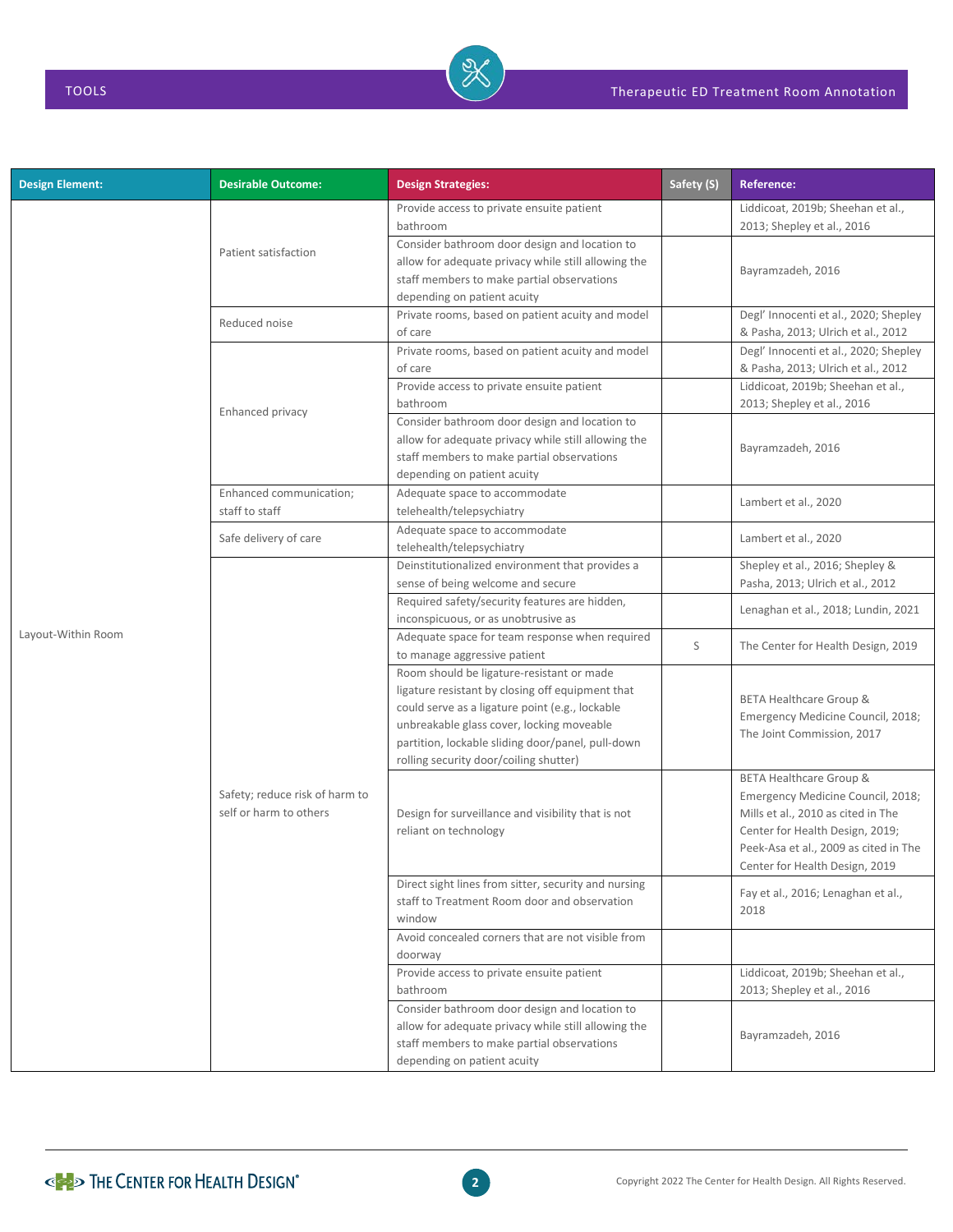| <b>Design Element:</b> | <b>Desirable Outcome:</b>       | <b>Design Strategies:</b>                                                                                                                                                                                                                                                                    | Safety (S) | <b>Reference:</b>                                                                                                                                                                                                |
|------------------------|---------------------------------|----------------------------------------------------------------------------------------------------------------------------------------------------------------------------------------------------------------------------------------------------------------------------------------------|------------|------------------------------------------------------------------------------------------------------------------------------------------------------------------------------------------------------------------|
|                        |                                 | Adequate space for team response when required<br>to manage aggressive patient                                                                                                                                                                                                               | S          | The Center for Health Design, 2019                                                                                                                                                                               |
|                        |                                 | Room should be ligature-resistant or made<br>ligature resistant by closing off equipment that<br>could serve as a ligature point (e.g., lockable<br>unbreakable glass cover, locking moveable<br>partition, lockable sliding door/panel, pull-down<br>rolling security door/coiling shutter) |            | <b>BETA Healthcare Group &amp;</b><br>Emergency Medicine Council, 2018;<br>The Joint Commission, 2017                                                                                                            |
| Layout-Within Room     | Enhanced security               | Design for surveillance and visibility that is not<br>reliant on technology                                                                                                                                                                                                                  |            | BETA Healthcare Group &<br>Emergency Medicine Council, 2018;<br>Mills et al., 2010 as cited in The<br>Center for Health Design, 2019;<br>Peek-Asa et al., 2009 as cited in The<br>Center for Health Design, 2019 |
|                        |                                 | Direct sight lines from sitter, security and nursing<br>staff to Treatment Room door and observation<br>window                                                                                                                                                                               |            | Fay et al., 2016; Lenaghan et al.,<br>2018                                                                                                                                                                       |
|                        |                                 | Avoid concealed corners that are not visible from<br>doorway                                                                                                                                                                                                                                 |            |                                                                                                                                                                                                                  |
|                        | Reduce use of restraints        | Deinstitutionalized environment that provides a<br>sense of being welcome and secure                                                                                                                                                                                                         |            | Shepley et al., 2016; Shepley &<br>Pasha, 2013; Ulrich et al., 2012                                                                                                                                              |
|                        |                                 | Required safety/security features are hidden,<br>inconspicuous, or as unobtrusive as                                                                                                                                                                                                         |            | Lenaghan et al., 2018; Lundin, 2021                                                                                                                                                                              |
|                        | Psychosocial support            | Adequate space to accommodate<br>telehealth/telepsychiatry                                                                                                                                                                                                                                   |            | Lambert et al., 2020                                                                                                                                                                                             |
|                        | Minimize patient stress/anxiety | When possible, locate room on exterior to allow<br>for exterior windows and provide natural daylight                                                                                                                                                                                         |            |                                                                                                                                                                                                                  |
|                        | Patient satisfaction            | When possible, locate room on exterior to allow<br>for exterior windows and provide natural daylight                                                                                                                                                                                         |            |                                                                                                                                                                                                                  |
|                        | Improved sleep quality          | When possible, locate room on exterior to allow<br>for exterior windows and provide natural daylight                                                                                                                                                                                         |            |                                                                                                                                                                                                                  |
| Layout-Room Location   | Enhanced communication/         | Room located to allow for direct sight lines from<br>sitter, security, and nursing staff to Treatment<br>Room door and observation window                                                                                                                                                    |            | Fay et al., 2016; Lenaghan et al.,<br>2018                                                                                                                                                                       |
|                        | interaction with care provider  | Room located to allow nurse station to face the<br>room entry without having to turn chair to see<br>door                                                                                                                                                                                    |            |                                                                                                                                                                                                                  |
|                        | Enhanced communication;         | Room located to allow for direct sight lines from<br>sitter, security, and nursing staff to Treatment<br>Room door and observation window                                                                                                                                                    |            | Fay et al., 2016; Lenaghan et al.,<br>2018                                                                                                                                                                       |
|                        | staff to staff                  | Room located to allow nurse station to face the<br>room entry without having to turn chair to see<br>door                                                                                                                                                                                    |            |                                                                                                                                                                                                                  |

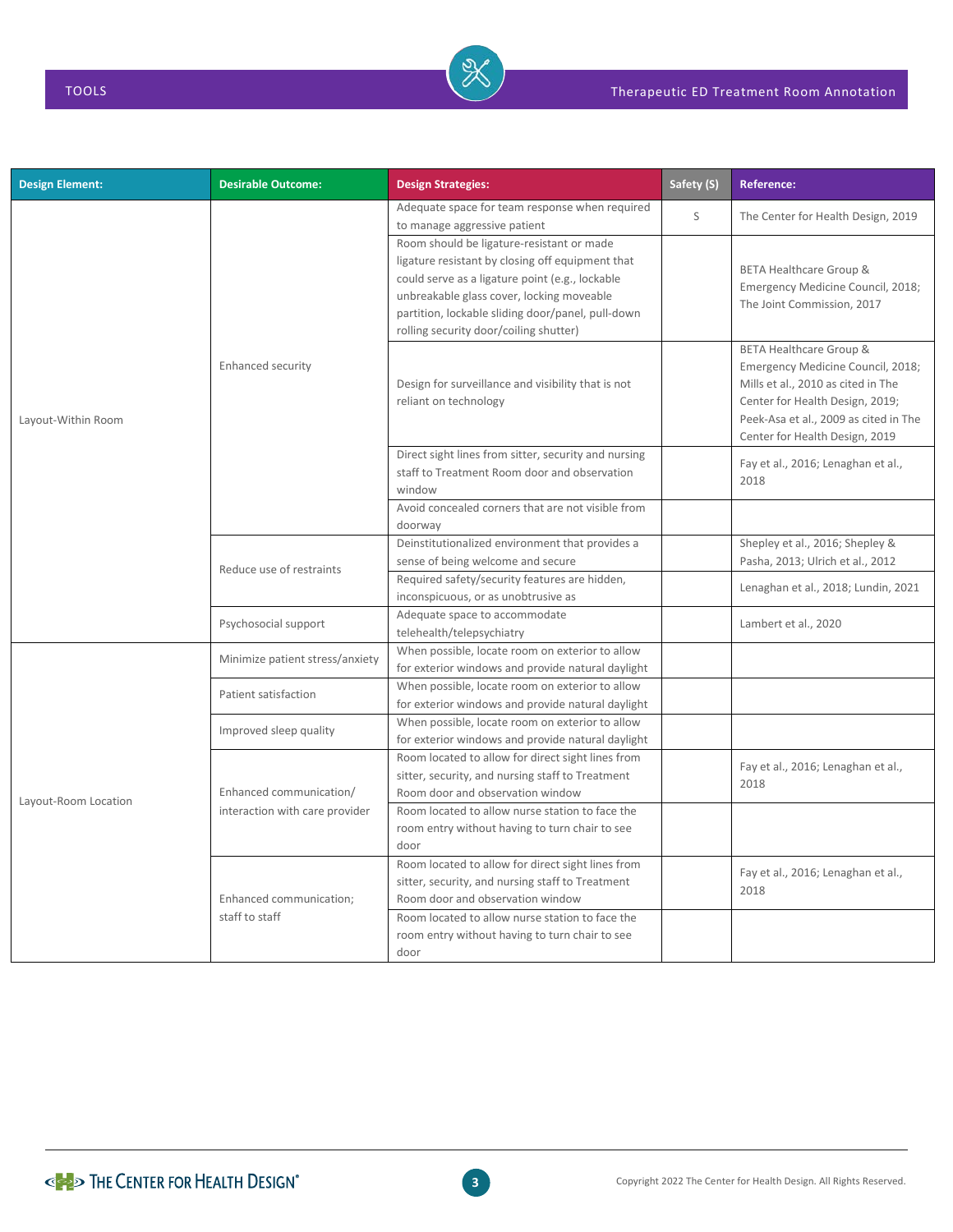| <b>Design Element:</b> | <b>Desirable Outcome:</b>            | <b>Design Strategies:</b>                                                                                                                 | Safety (S) | Reference:                                                                                                                                                                                                                  |
|------------------------|--------------------------------------|-------------------------------------------------------------------------------------------------------------------------------------------|------------|-----------------------------------------------------------------------------------------------------------------------------------------------------------------------------------------------------------------------------|
|                        | Safe delivery of care                | Room located to allow for direct sight lines from<br>sitter, security, and nursing staff to Treatment<br>Room door and observation window |            | Fay et al., 2016; Lenaghan et al.,<br>2018                                                                                                                                                                                  |
|                        |                                      | Room located to allow nurse station to face the<br>room entry without having to turn chair to see<br>door                                 |            |                                                                                                                                                                                                                             |
|                        | Safety; fall/injury prevention       | Room located to allow for direct sight lines from<br>sitter, security, and nursing staff to Treatment<br>Room door and observation window |            | Fay et al., 2016; Lenaghan et al.,<br>2018                                                                                                                                                                                  |
|                        |                                      | Room located to allow nurse station to face the<br>room entry without having to turn chair to see<br>door                                 |            |                                                                                                                                                                                                                             |
|                        |                                      | Location of Treatment Room should limit access<br>to uncontrolled exits                                                                   | S          | Mills et al., 2012 as cited in The<br>Center for Health Design, 2019                                                                                                                                                        |
|                        | Safety; reduce risk of harm to       | Design for surveillance and visibility that is not<br>reliant on technology                                                               |            | <b>BETA Healthcare Group &amp;</b><br>Emergency Medicine Council, 2018;<br>Mills et al., 2010 as cited in The<br>Center for Health Design, 2019;<br>Peek-Asa et al., 2009 as cited in The<br>Center for Health Design, 2019 |
|                        | self or harm to others               | Direct sight lines from sitter, security and nursing<br>staff to Treatment Room door and observation<br>window                            |            | Fay et al., 2016; Lenaghan et al.,<br>2018                                                                                                                                                                                  |
| Layout-Room Location   |                                      | Room located to allow for direct sight lines from<br>sitter, security, and nursing staff to Treatment<br>Room door and observation window |            | Fay et al., 2016; Lenaghan et al.,<br>2018                                                                                                                                                                                  |
|                        |                                      | Room located to allow nurse station to face the<br>room entry without having to turn chair to see<br>door                                 |            |                                                                                                                                                                                                                             |
|                        |                                      | Location of Treatment Room should limit access<br>to uncontrolled exits                                                                   | S          | Mills et al., 2012 as cited in The<br>Center for Health Design, 2019                                                                                                                                                        |
|                        |                                      | Design for surveillance and visibility that is not<br>reliant on technology                                                               |            | <b>BETA Healthcare Group &amp;</b><br>Emergency Medicine Council, 2018;<br>Mills et al., 2010 as cited in The<br>Center for Health Design, 2019;<br>Peek-Asa et al., 2009 as cited in The<br>Center for Health Design, 2019 |
|                        | Enhanced security                    | Direct sight lines from sitter, security and nursing<br>staff to Treatment oom door and observation<br>window                             |            | Fay et al., 2016; Lenaghan et al.,<br>2018                                                                                                                                                                                  |
|                        |                                      | Room located to allow for direct sight lines from<br>sitter, security, and nursing staff to Treatment<br>Room door and observation window |            | Fay et al., 2016; Lenaghan et al.,<br>2018                                                                                                                                                                                  |
|                        |                                      | Room located to allow nurse station to face the<br>room entry without having to turn chair to see<br>door                                 |            |                                                                                                                                                                                                                             |
|                        | Caregiver health/<br>support/respite | When possible, locate room on exterior to allow<br>for exterior windows and provide natural daylight                                      |            |                                                                                                                                                                                                                             |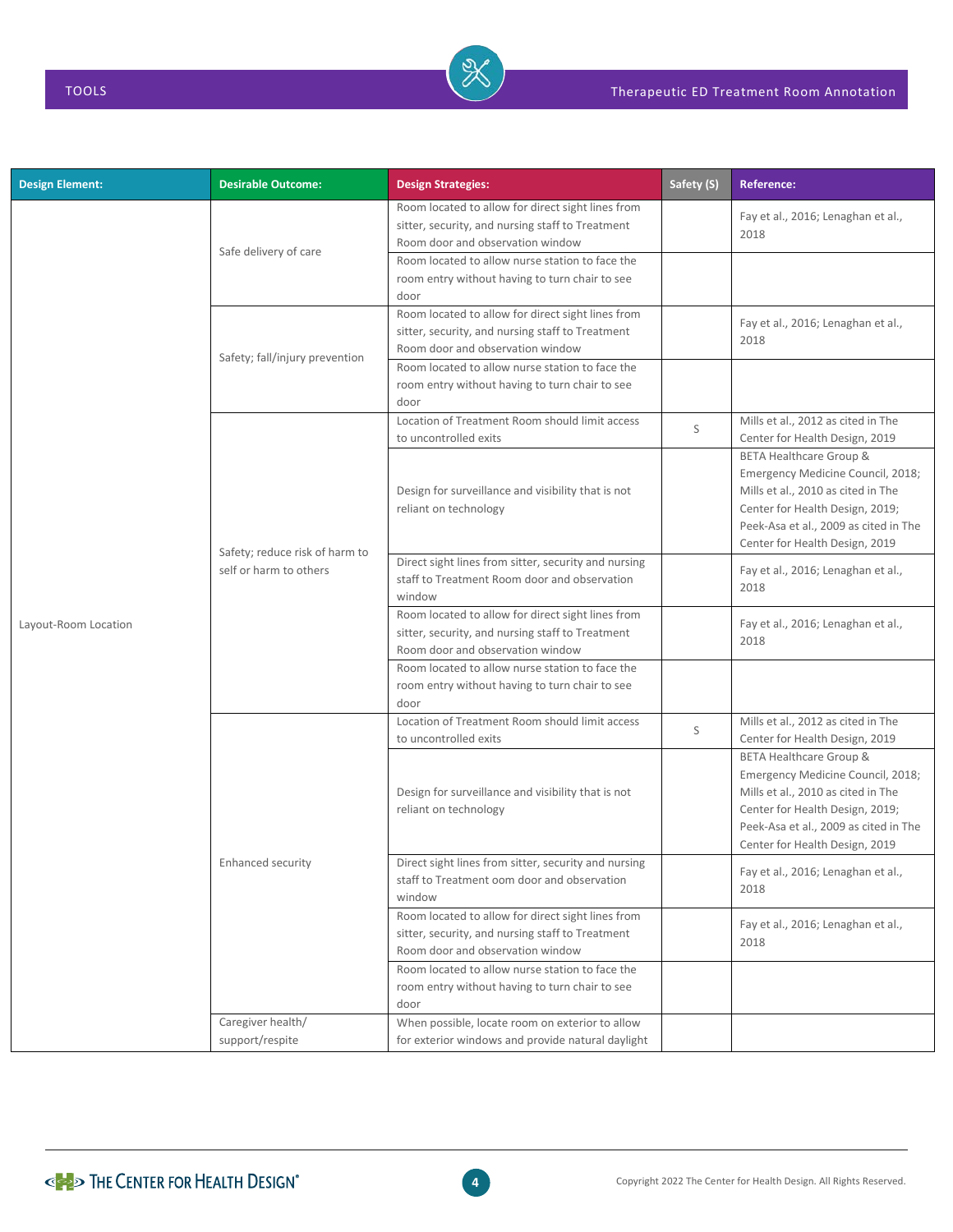| <b>Design Element:</b> | <b>Desirable Outcome:</b>       | <b>Design Strategies:</b>                                                                                                                                                                                    | Safety (S) | <b>Reference:</b>                                                                           |
|------------------------|---------------------------------|--------------------------------------------------------------------------------------------------------------------------------------------------------------------------------------------------------------|------------|---------------------------------------------------------------------------------------------|
|                        | Minimize stigma                 | Durable flooring that is easy to clean and maintain<br>non-institutional quality aesthetic                                                                                                                   |            | Shepley & Pasha, 2013                                                                       |
|                        | Patient satisfaction            | Durable flooring that is easy to clean and maintain<br>non-institutional quality aesthetic                                                                                                                   |            | Shepley & Pasha, 2013                                                                       |
|                        | Safety; reduce risk of harm to  | Secured floor finishes (e.g., sheet vinyl, meeting<br>class A rating) to limit spaces where contraband<br>items can be hidden                                                                                |            | The Center for Health Design, 2019                                                          |
|                        | self and harm to others         | Seamless epoxy or sheet vinyl flooring with an<br>integral (coved preferred) wall bases (metal or<br>plastic strips along the top of the integral base<br>should not be applied at the top edge)             |            |                                                                                             |
| Flooring               | Safety; infection prevention    | Durable flooring that is easy to clean and maintain<br>non-institutional quality aesthetic                                                                                                                   |            | Shepley & Pasha, 2013                                                                       |
|                        | Safety; reduce risk of falls    | Avoid intricate high contrast patterns and color<br>combinations that may appear to animate or<br>create other visual misperceptions                                                                         |            |                                                                                             |
|                        | Enhanced durability             | Durable flooring that is easy to clean and maintain<br>non-institutional quality aesthetic                                                                                                                   |            | Shepley & Pasha, 2013                                                                       |
|                        | Enhanced cleanability           | Secured floor finishes (e.g., sheet vinyl, meeting<br>class A rating) to limit spaces where contraband<br>items can be hidden                                                                                |            | The Center for Health Design, 2019                                                          |
|                        |                                 | Seamless epoxy or sheet vinyl flooring with an<br>integral (coved preferred) wall bases (metal or<br>plastic strips along the top of the integral base<br>should not be applied at the top edge)             |            |                                                                                             |
|                        |                                 | Signage including positive words such as<br>'Therapeutic' or 'Wellbeing' instead of words that<br>carry stigma such as 'Mental Health' or 'Psych-<br>safe'                                                   |            | <b>BETA Healthcare Group &amp;</b><br>Emergency Medicine Council, 2018;<br>Liddicoat, 2019a |
|                        |                                 | Painted finish                                                                                                                                                                                               |            |                                                                                             |
|                        | Minimize stigma                 | Design minimizing cues suggestive of danger                                                                                                                                                                  |            | Connellan et al., 2013; The Center<br>for Health Design, 2019                               |
|                        |                                 | Avoid "institutional" colors (i.e. "institutional<br>green")                                                                                                                                                 |            | The Center for Health Design, 2019                                                          |
| Walls                  |                                 | Subtle use of color in lieu of all-white walls<br>Signage including positive words such as<br>'Therapeutic' or 'Wellbeing' instead of words that<br>carry stigma such as 'Mental Health' or 'Psych-<br>safe' |            | <b>BETA Healthcare Group &amp;</b><br>Emergency Medicine Council, 2018;<br>Liddicoat, 2019a |
|                        |                                 | Design minimizing cues suggestive of danger                                                                                                                                                                  |            | Connellan et al., 2013; The Center<br>for Health Design, 2019                               |
|                        | Minimize patient stress/anxiety | Avoid "institutional" colors (i.e. "institutional<br>green")                                                                                                                                                 |            | The Center for Health Design, 2019                                                          |
|                        |                                 | Subtle use of color in lieu of all-white walls                                                                                                                                                               |            |                                                                                             |
|                        |                                 | Sound-absorbing soft surface material (e.g. sound-<br>deadening gypsum board)                                                                                                                                |            | Liddicoat, 2019b                                                                            |
|                        |                                 | Nature in art and/or prints                                                                                                                                                                                  |            | Frumkin, 2001; Liddicoat, 2019a,<br>2019b                                                   |
|                        |                                 | Incorporate nature images/artwork into full<br>wall/panels                                                                                                                                                   |            |                                                                                             |

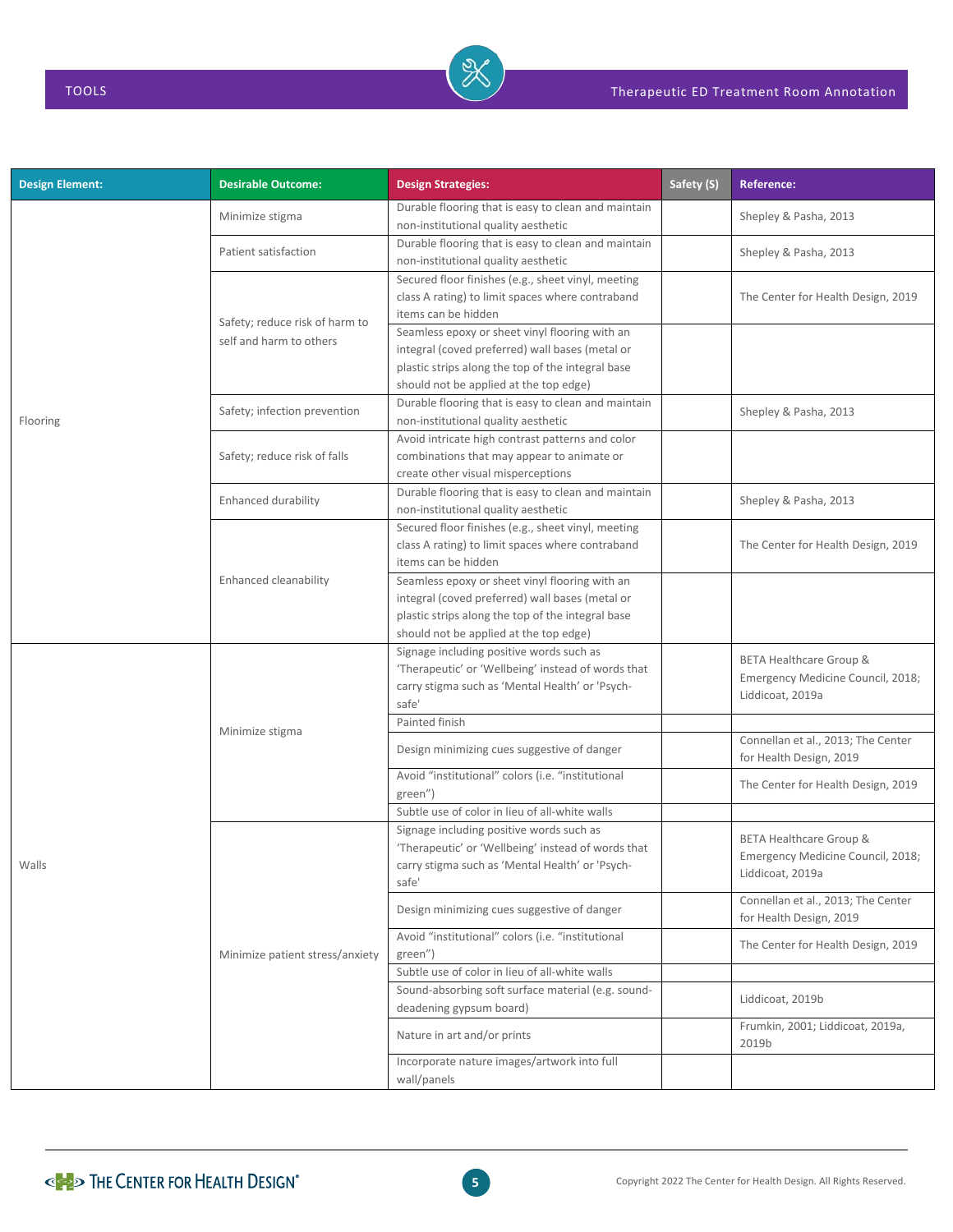| <b>Design Element:</b> | <b>Desirable Outcome:</b>                                 | <b>Design Strategies:</b>                                                                                                                                                                     | Safety (S) | <b>Reference:</b>                                                                |
|------------------------|-----------------------------------------------------------|-----------------------------------------------------------------------------------------------------------------------------------------------------------------------------------------------|------------|----------------------------------------------------------------------------------|
|                        | Minimize patient stress/anxiety                           | Display to provide patient with orientation to time<br>and place, the treatment they have been given,<br>the team delivering care, and expectations for<br>decision making                    |            | Liddicoat, 2019b                                                                 |
|                        |                                                           | Sound-absorbing soft surface material (e.g. sound-<br>deadening gypsum board)                                                                                                                 |            | Liddicoat, 2019b                                                                 |
|                        |                                                           | Painted finish                                                                                                                                                                                |            |                                                                                  |
|                        | Patient comfort                                           | Design minimizing cues suggestive of danger                                                                                                                                                   |            | Connellan et al., 2013; The Center<br>for Health Design, 2019                    |
|                        |                                                           | Avoid "institutional" colors (i.e. "institutional<br>green")                                                                                                                                  |            | The Center for Health Design, 2019                                               |
|                        |                                                           | Subtle use of color in lieu of all-white walls                                                                                                                                                |            |                                                                                  |
|                        |                                                           | Signage including positive words such as<br>'Therapeutic' or 'Wellbeing' instead of words that<br>carry stigma such as 'Mental Health' or 'Psych-<br>safe'                                    |            | BETA Healthcare Group &<br>Emergency Medicine Council, 2018;<br>Liddicoat, 2019a |
|                        |                                                           | Appropriate background for telehealth/<br>telepsychiatry (i.e., solid, neutral color to enhance<br>visibility of patient)                                                                     |            | Krupinski, 2014; Lambert et al., 2020                                            |
| Walls                  | Improved patient engagement                               | Ligature resistant patient communication board<br>that can be easily cleaned (e.g., integrated white<br>board panel or wall finish painted with durable<br>chalkboard paint/whiteboard paint) |            |                                                                                  |
|                        |                                                           | Display to provide patient with orientation to time<br>and place, the treatment they have been given,<br>the team delivering care, and expectations for<br>decision making                    |            | Liddicoat, 2019b                                                                 |
|                        | Improved family engagement<br>in patient care             | Display to provide patient with orientation to time<br>and place, the treatment they have been given,<br>the team delivering care, and expectations for<br>decision making                    |            | Liddicoat, 2019b                                                                 |
|                        | Patient satisfaction                                      | Nature in art and/or prints                                                                                                                                                                   |            | Frumkin, 2001; Liddicoat, 2019a,<br>2019b                                        |
|                        |                                                           | Incorporate nature images/artwork into full<br>wall/panels                                                                                                                                    |            |                                                                                  |
|                        | Reduced noise                                             | Sound-absorbing soft surface material (e.g. sound-<br>deadening gypsum board)                                                                                                                 |            | Liddicoat, 2019b                                                                 |
|                        | Enhanced privacy                                          | Sound-absorbing soft surface material (e.g. sound-<br>deadening gypsum board)                                                                                                                 |            | Liddicoat, 2019b                                                                 |
|                        |                                                           | Sound-absorbing soft surface material (e.g. sound-<br>deadening gypsum board)                                                                                                                 |            | Liddicoat, 2019b                                                                 |
|                        | Enhanced communication/<br>interaction with care provider | Display to provide patient with orientation to time<br>and place, the treatment they have been given,<br>the team delivering care, and expectations for<br>decision making                    |            | Liddicoat, 2019b                                                                 |
|                        | Enhanced communication;<br>staff to staff                 | Appropriate background for telehealth/<br>telepsychiatry (i.e., solid, neutral color to enhance<br>visibility of patient)                                                                     |            | Krupinski, 2014; Lambert et al., 2020                                            |
|                        |                                                           | Ligature resistant patient communication board<br>that can be easily cleaned (e.g., integrated white                                                                                          |            |                                                                                  |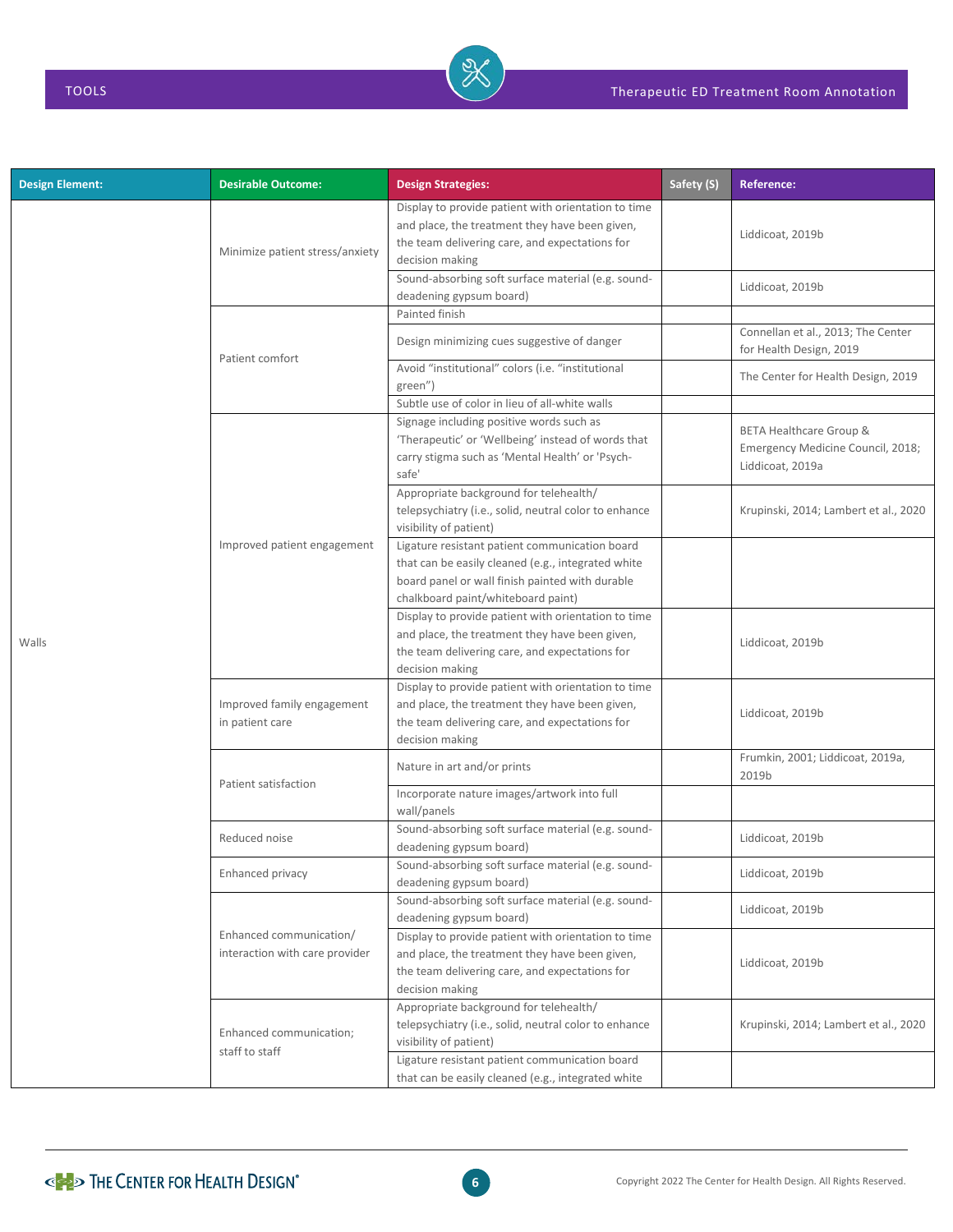| <b>Design Element:</b> | <b>Desirable Outcome:</b>                                | <b>Design Strategies:</b>                                                                                                                                                                   | Safety (S)  | <b>Reference:</b>                                                                                             |
|------------------------|----------------------------------------------------------|---------------------------------------------------------------------------------------------------------------------------------------------------------------------------------------------|-------------|---------------------------------------------------------------------------------------------------------------|
|                        |                                                          | board panel or wall finish painted with durable<br>chalkboard paint/whiteboard paint)                                                                                                       |             |                                                                                                               |
|                        |                                                          | Finishes, molding, and other interior details are<br>secured to limit spaces where contraband items<br>can be hidden<br>Abrasion-resistant and impact-resistant material                    |             | The Center for Health Design, 2019                                                                            |
|                        | <b>Enhanced security</b>                                 | (e.g., gypsum board hung on 20-guage or heavier<br>metal studs spaced no more than 16 inches on<br>center or double panels for drywall)                                                     |             |                                                                                                               |
|                        |                                                          | Communication system or panic (duress) alarm<br>that is readily accessible                                                                                                                  | S           | <b>BETA Healthcare Group &amp;</b><br>Emergency Medicine Council, 2018;<br>The Center for Health Design, 2019 |
|                        |                                                          | Video surveillance or convex mirrors (with<br>unbreakable glass) at the junction of the wall and<br>ceiling to eliminate blind spots                                                        | S           | Mills et al., 2018 as cited in The<br>Center for Health Design, 2019                                          |
|                        | Efficient delivery of care                               | Display to provide patient with orientation to time<br>and place, the treatment they have been given,<br>the team delivering care, and expectations for<br>decision making                  |             | Liddicoat, 2019b                                                                                              |
|                        | Safe delivery of care                                    | Appropriate background for<br>telehealth/telepsychiatry (i.e., solid, neutral color<br>to enhance visibility of patient)                                                                    |             | Krupinski, 2014; Lambert et al., 2020                                                                         |
|                        |                                                          | Materials that are unbreakable, non-toxic (e.g.,<br>paint), free of flame retardance, and cannot be<br>used to cause suffocation                                                            | S           | The Center for Health Design, 2019                                                                            |
| Walls                  |                                                          | Avoid objects and fixtures which might be used as<br>weapons                                                                                                                                | S           | Watts et al., 2012                                                                                            |
|                        |                                                          | Maximum wall length of 12 feet                                                                                                                                                              |             | Facility Guidelines Institute, 2018                                                                           |
|                        | Safety; reduce risk of harm to<br>self or harm to others | Finishes, molding, and other interior details are<br>secured to limit spaces where contraband items<br>can be hidden                                                                        |             | The Center for Health Design, 2019                                                                            |
|                        |                                                          | Abrasion-resistant and impact-resistant material<br>(e.g., gypsum board hung on 20-guage or heavier<br>metal studs spaced no more than 16 inches on<br>center or double panels for drywall) |             |                                                                                                               |
|                        |                                                          | Communication system or panic (duress) alarm<br>that is readily accessible                                                                                                                  | S           | BETA Healthcare Group &<br>Emergency Medicine Council, 2018;<br>The Center for Health Design, 2019            |
|                        |                                                          | Video surveillance or convex mirrors (with<br>unbreakable glass) at the junction of the wall and<br>ceiling to eliminate blind spots                                                        | $\mathsf S$ | Mills et al., 2018 as cited in The<br>Center for Health Design, 2019                                          |
|                        |                                                          | Clock faces covered with non-breakable material<br>and sloped frame, using tamper-resistant screws<br>to hang high and out of reach                                                         | S           | <b>BETA Healthcare Group &amp;</b><br>Emergency Medicine Council, 2018                                        |
|                        | Safety; medication safety                                | Display to provide patient with orientation to time<br>and place, the treatment they have been given,<br>the team delivering care, and expectations for<br>decision making                  |             | Liddicoat, 2019b                                                                                              |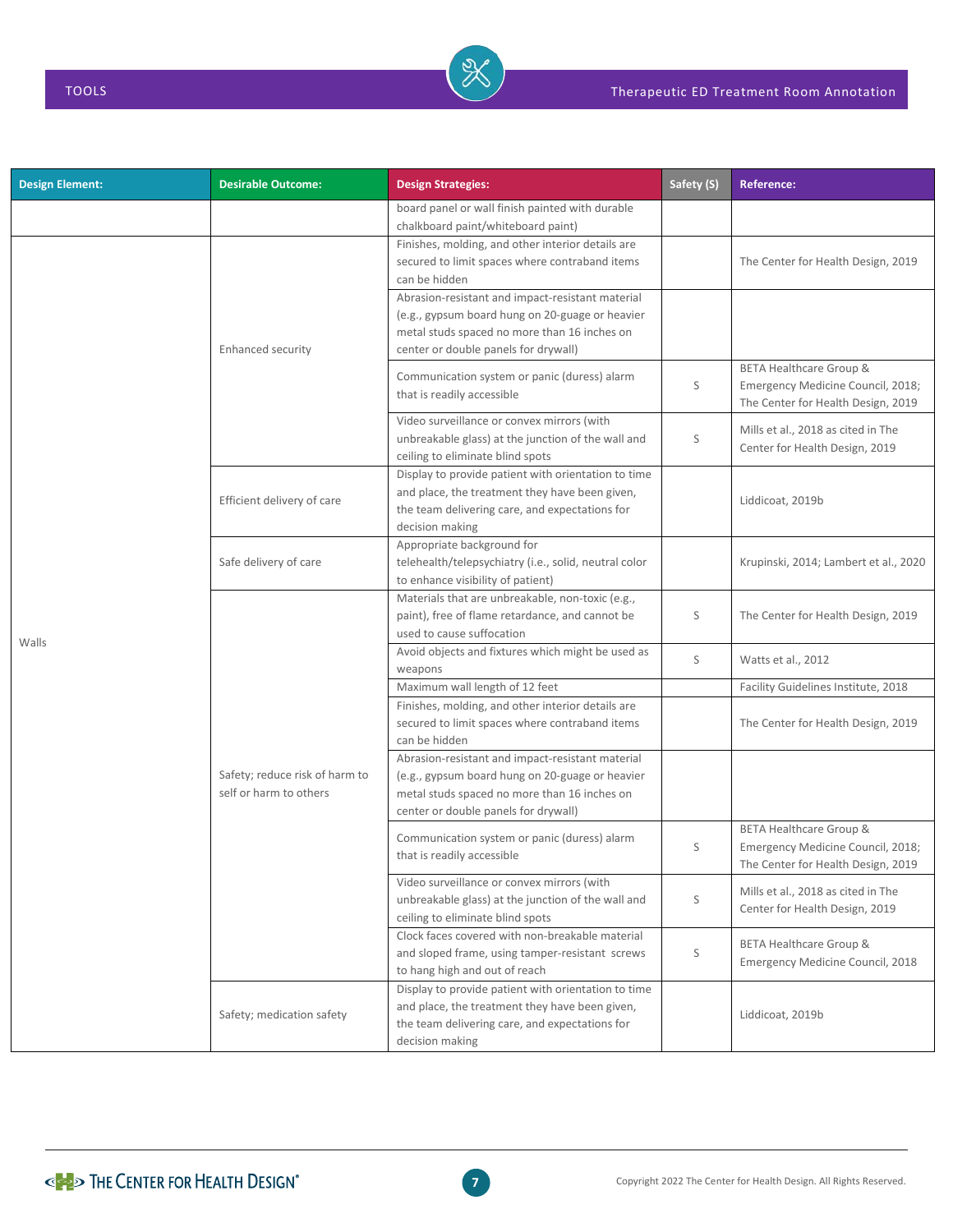| <b>Design Element:</b> | <b>Desirable Outcome:</b>                                 | <b>Design Strategies:</b>                                                                                                                                                                   | Safety (S) | <b>Reference:</b>                                                                |
|------------------------|-----------------------------------------------------------|---------------------------------------------------------------------------------------------------------------------------------------------------------------------------------------------|------------|----------------------------------------------------------------------------------|
|                        |                                                           | Painted finish                                                                                                                                                                              |            |                                                                                  |
|                        | Enhanced durability                                       | Finishes, molding, and other interior details are<br>secured to limit spaces where contraband items<br>can be hidden                                                                        |            | The Center for Health Design, 2019                                               |
| Walls                  |                                                           | Abrasion-resistant and impact-resistant material<br>(e.g., gypsum board hung on 20-guage or heavier<br>metal studs spaced no more than 16 inches on<br>center or double panels for drywall) |            |                                                                                  |
|                        | Psychosocial support                                      | Appropriate background for telehealth/<br>telepsychiatry (i.e., solid, neutral color to enhance<br>visibility of patient)                                                                   |            | Krupinski, 2014; Lambert et al., 2020                                            |
|                        | Change-readiness/<br>universal design                     | Co-morbid headwall with medical gasses designed<br>to be ligature resistant or locked behind panel                                                                                          |            |                                                                                  |
|                        | Minimize patient stress/anxiety                           | High performance sound-absorbing gypsum<br>wallboard (GWB) or use clip down ceiling tiles                                                                                                   |            | Liddicoat, 2019b                                                                 |
|                        | Reduced noise                                             | High performance sound-absorbing gypsum<br>wallboard (GWB) or use clip down ceiling tiles                                                                                                   |            | Liddicoat, 2019b                                                                 |
|                        | Enhanced privacy                                          | High performance sound-absorbing gypsum<br>wallboard (GWB) or use clip down ceiling tiles                                                                                                   |            | Liddicoat, 2019b                                                                 |
|                        | Enhanced communication/<br>interaction with care provider | High performance sound-absorbing gypsum<br>wallboard (GWB) or use clip down ceiling tiles                                                                                                   |            | Liddicoat, 2019b                                                                 |
|                        | Enhanced communication;<br>staff to staff                 | Visually unobtrusive video monitoring or convex<br>mirrors (with unbreakable glass) at the junction of<br>the wall and ceiling to eliminate blind spots                                     |            | Mills et al., 2018 as cited in The<br>Center for Health Design, 2019             |
|                        |                                                           | Video monitoring should be enclosed in tamper-<br>resistant housing and include audio capability                                                                                            |            | Eklund & Hansson, 2001                                                           |
|                        |                                                           | Avoid objects and fixtures which might be used as<br>weapons                                                                                                                                | S          | Watts et al., 2012                                                               |
|                        |                                                           | Materials that are unbreakable, non-toxic (e.g.,<br>paint), free of flame retardance, and cannot be<br>used to cause suffocation                                                            | S          | The Center for Health Design, 2019                                               |
| Ceiling                |                                                           | Ligature resistant fire sprinklers                                                                                                                                                          | S          | Liddicoat, 2019b                                                                 |
|                        |                                                           | No exposed pipes, sprinkler heads, light fixtures,<br>vents, or ducts                                                                                                                       | S          | Liddicoat, 2019b                                                                 |
|                        |                                                           | Minimum ceiling height of 9'-0"                                                                                                                                                             | S          | Dobrohotoff & Llewellyn-Jones,<br>2011; Facilities Guidelines Institute,<br>2018 |
|                        | Safety; reduce risk of harm to<br>self or harm to others  | Monolithic ceiling surface with key-lockable<br>access panels that fit tightly to frames to restrict<br>ceiling space access                                                                | S          | The Center for Health Design, 2019                                               |
|                        |                                                           | Avoid privacy curtains and tracks                                                                                                                                                           | S          | VA National Center for Patient<br>Safety, 2016                                   |
|                        |                                                           | Finishes and other interior details are secured to<br>limit spaces where contraband items can be<br>hidden                                                                                  |            | The Center for Health Design, 2019                                               |
|                        |                                                           | Visually unobtrusive video monitoring or convex<br>mirrors (with unbreakable glass) at the junction of<br>the wall and ceiling to eliminate blind spots                                     |            | Mills et al., 2018 as cited in The<br>Center for Health Design, 2019             |
|                        |                                                           | Video monitoring should be enclosed in tamper-<br>resistant housing and include audio capability                                                                                            |            | Eklund & Hansson, 2001                                                           |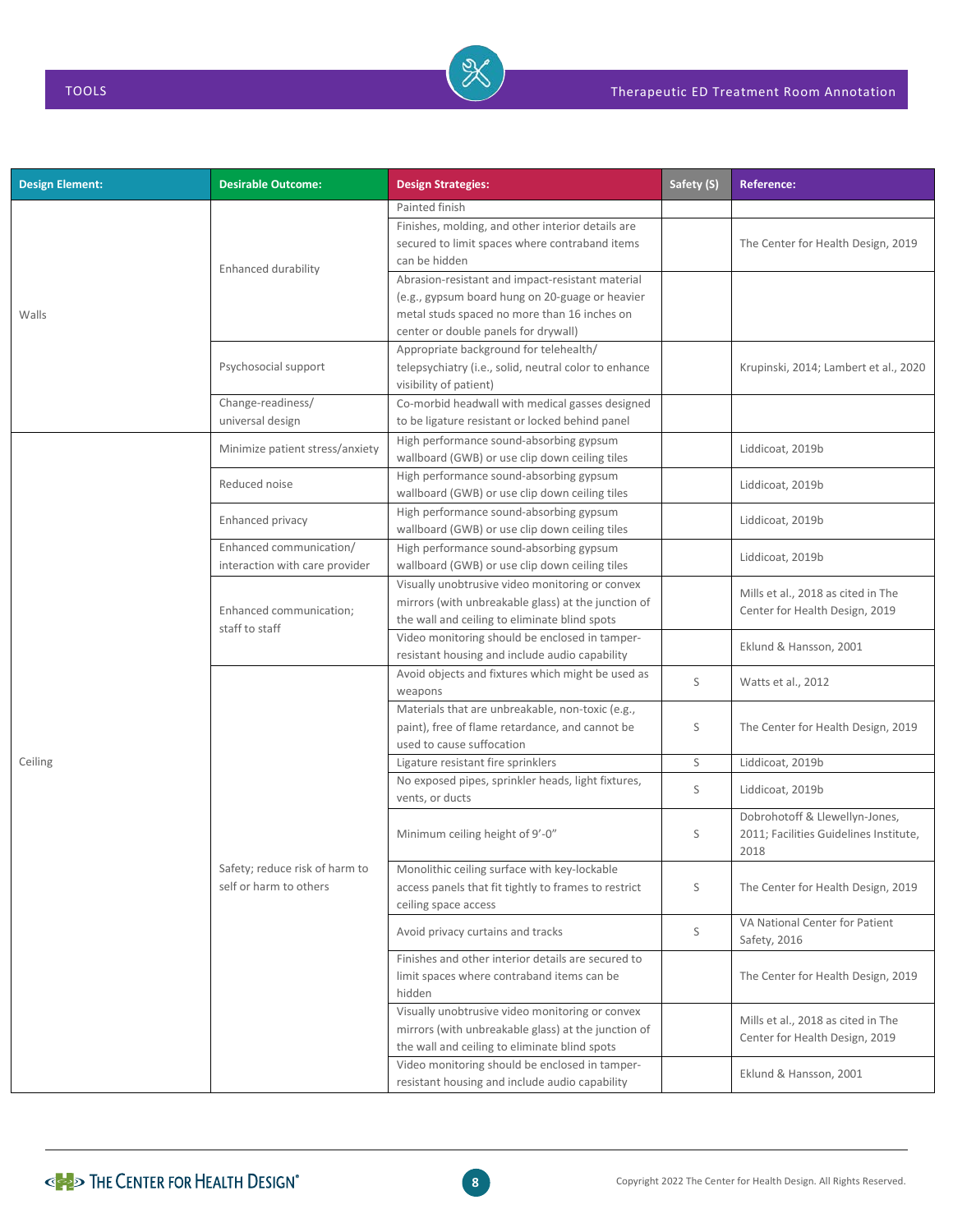| <b>Design Element:</b> | <b>Desirable Outcome:</b>       | <b>Design Strategies:</b>                                                                                                                                                                                                   | Safety (S) | <b>Reference:</b>                                                                                       |
|------------------------|---------------------------------|-----------------------------------------------------------------------------------------------------------------------------------------------------------------------------------------------------------------------------|------------|---------------------------------------------------------------------------------------------------------|
|                        |                                 | Finishes and other interior details are secured to<br>limit spaces where contraband items can be<br>hidden                                                                                                                  |            | The Center for Health Design, 2019                                                                      |
| Ceiling                | Enhanced security               | Visually unobtrusive video monitoring or convex<br>mirrors (with unbreakable glass) at the junction of<br>the wall and ceiling to eliminate blind spots                                                                     |            | Mills et al., 2018 as cited in The<br>Center for Health Design, 2019                                    |
|                        |                                 | Video monitoring should be enclosed in tamper-<br>resistant housing and include audio capability                                                                                                                            |            | Eklund & Hansson, 2001                                                                                  |
|                        | <b>Enhanced durability</b>      | Finishes and other interior details are secured to<br>limit spaces where contraband items can be<br>hidden                                                                                                                  |            | The Center for Health Design, 2019                                                                      |
|                        |                                 | Required safety/security features are hidden,<br>inconspicuous, or as unobtrusive as possible                                                                                                                               |            |                                                                                                         |
|                        | Minimize stigma                 | If exterior windows are included, provide visual<br>privacy (e.g., high transom windows and/or solid,<br>cordless window treatments or glazing without<br>any strings or chains, or integral shades between<br>glass panes) |            | BETA Healthcare Group &<br>Emergency Medicine Council, 2018                                             |
|                        |                                 | Required safety/security features are hidden,<br>inconspicuous, or as unobtrusive as possible                                                                                                                               |            |                                                                                                         |
|                        | Minimize patient stress/anxiety | If exterior windows are included, provide visual<br>privacy (e.g., high transom windows and/or solid,<br>cordless window treatments or glazing without<br>any strings or chains, or integral shades between<br>glass panes) |            | <b>BETA Healthcare Group &amp;</b><br>Emergency Medicine Council, 2018                                  |
|                        |                                 | When possible, locate room on exterior to allow<br>for exterior windows                                                                                                                                                     |            |                                                                                                         |
|                        |                                 | Maximize use of daylight                                                                                                                                                                                                    |            | Evans, 2003; Shepley et al., 2016;<br>Shepley & Pasha, 2013; Ulrich et al.,<br>2012                     |
| Windows                |                                 | When possible, view to nature/natural landscapes<br>(e.g., patient courtyard)                                                                                                                                               |            | Frumkin, 2001; Liddicoat, 2019a;<br>Shepley et al., 2016; Shepley &<br>Pasha, 2013; Ulrich et al., 2012 |
|                        |                                 | Required safety/security features are hidden,<br>inconspicuous, or as unobtrusive as possible                                                                                                                               |            |                                                                                                         |
|                        | Patient comfort                 | If exterior windows are included, provide visual<br>privacy (e.g., high transom windows and/or solid,<br>cordless window treatments or glazing without<br>any strings or chains, or integral shades between<br>glass panes) |            | <b>BETA Healthcare Group &amp;</b><br>Emergency Medicine Council, 2018                                  |
|                        | Improved sleep quality          | When possible, view to nature/natural landscapes<br>(e.g., patient courtyard)                                                                                                                                               |            | Frumkin, 2001; Liddicoat, 2019a;<br>Shepley et al., 2016; Shepley &<br>Pasha, 2013; Ulrich et al., 2012 |
|                        |                                 | When possible, locate room on exterior to allow<br>for exterior windows                                                                                                                                                     |            |                                                                                                         |
|                        | Patient satisfaction            | Maximize use of daylight                                                                                                                                                                                                    |            | Evans, 2003; Shepley et al., 2016;<br>Shepley & Pasha, 2013; Ulrich et al.,<br>2012                     |
|                        |                                 | When possible, view to nature/natural landscapes<br>(e.g., patient courtyard)                                                                                                                                               |            | Frumkin, 2001; Liddicoat, 2019a;<br>Shepley et al., 2016; Shepley &<br>Pasha, 2013; Ulrich et al., 2012 |

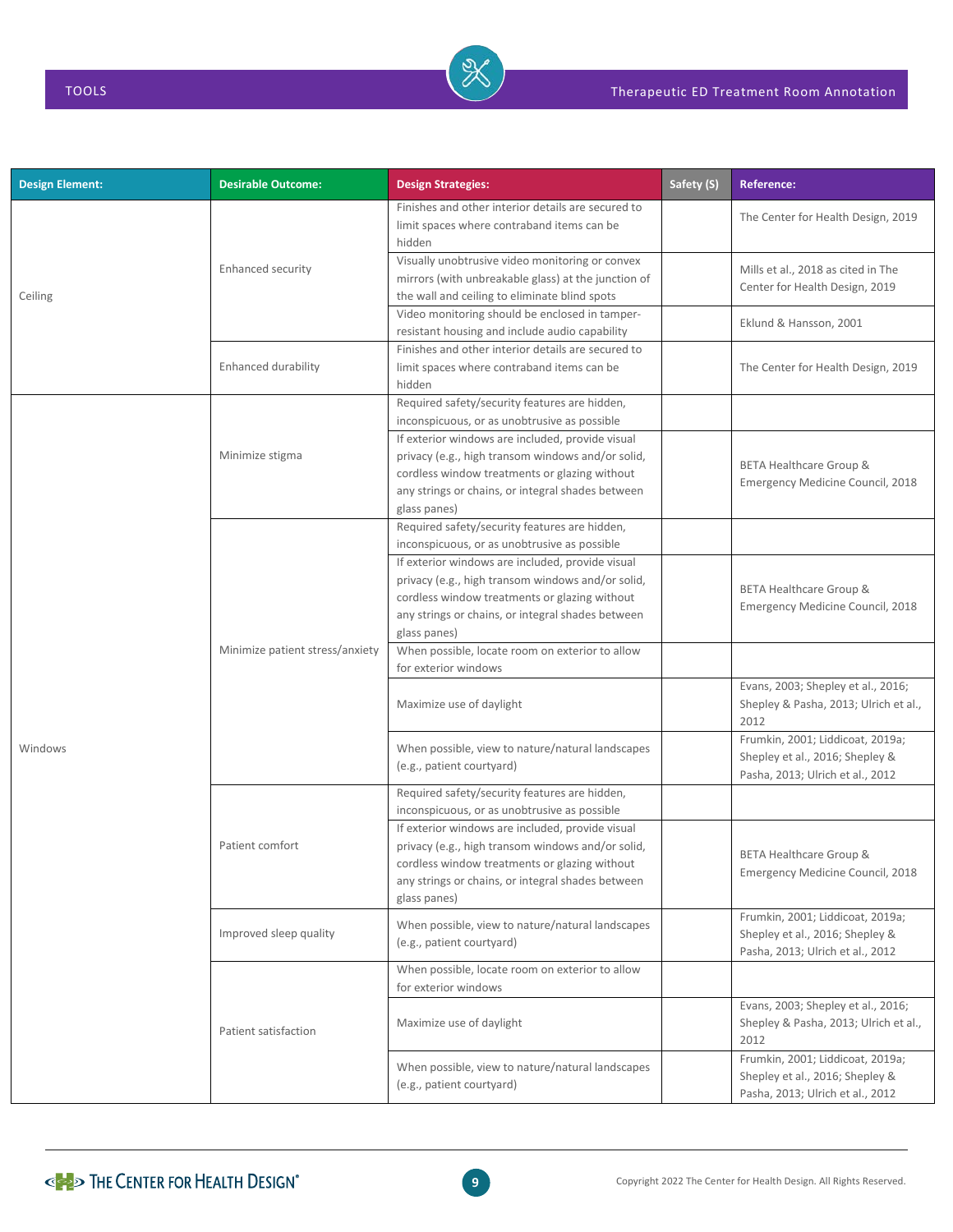| <b>Design Element:</b> | <b>Desirable Outcome:</b>            | <b>Design Strategies:</b>                                                                                                                                                                                                   | Safety (S) | <b>Reference:</b>                                                                                       |
|------------------------|--------------------------------------|-----------------------------------------------------------------------------------------------------------------------------------------------------------------------------------------------------------------------------|------------|---------------------------------------------------------------------------------------------------------|
|                        | Enhanced privacy                     | If exterior windows are included, provide visual<br>privacy (e.g., high transom windows and/or solid,<br>cordless window treatments or glazing without<br>any strings or chains, or integral shades between<br>glass panes) |            | BETA Healthcare Group &<br>Emergency Medicine Council, 2018                                             |
|                        |                                      | Observation panel or window to allow continuous<br>visual contact with the patient if located a sitter is<br>located outside the room.                                                                                      | S          |                                                                                                         |
|                        | Safety; reduce risk of harm to       | Solid, cordless window treatments or glazing<br>without any strings or chains, or shades between<br>glass panes                                                                                                             | S          | BETA Healthcare Group &<br>Emergency Medicine Council, 2018                                             |
|                        | self or harm to others               | Avoid objects and fixtures which might be used as<br>weapons                                                                                                                                                                | S          | Watts et al., 2012                                                                                      |
|                        |                                      | If operable windows are used, select ligature<br>resistant windows that open 4" max                                                                                                                                         |            | McMurray et al., 2020                                                                                   |
|                        |                                      | A vision panel in the door to see allow sight lines<br>from corridor/nurse station to the patient<br>lounger/recliner/bed                                                                                                   |            | AEC News, 2017; The Center for<br>Health Design, 2019                                                   |
|                        | <b>Enhanced security</b>             | Observation panel or window to allow continuous<br>visual contact with the patient if located a sitter is<br>located outside the room.                                                                                      | S          |                                                                                                         |
| Windows                |                                      | Solid, cordless window treatments or glazing<br>without any strings or chains, or shades between<br>glass panes                                                                                                             | S          | <b>BETA Healthcare Group &amp;</b><br>Emergency Medicine Council, 2018                                  |
|                        |                                      | Avoid objects and fixtures which might be used as<br>weapons                                                                                                                                                                | S          | Watts et al., 2012                                                                                      |
|                        |                                      | If operable windows are used, select ligature<br>resistant windows that open 4" max                                                                                                                                         |            | McMurray et al., 2020                                                                                   |
|                        |                                      | A vision panel in the door to see allow sight lines<br>from corridor/nurse station to the patient<br>lounger/recliner/bed                                                                                                   |            | AEC News, 2017; The Center for<br>Health Design, 2019                                                   |
|                        |                                      | Polycarbonate or laminated unbreakable (safety)<br>glass                                                                                                                                                                    | S          | Liddicoat, 2019b                                                                                        |
|                        | Enhanced durability                  | Polycarbonate or laminated unbreakable (safety)<br>glass                                                                                                                                                                    | S          | Liddicoat, 2019b                                                                                        |
|                        |                                      | When possible, locate room on exterior to allow<br>for exterior windows                                                                                                                                                     |            |                                                                                                         |
|                        | Caregiver health/<br>support/respite | Maximize use of daylight                                                                                                                                                                                                    |            | Evans, 2003; Shepley et al., 2016;<br>Shepley & Pasha, 2013; Ulrich et al.,<br>2012                     |
|                        |                                      | When possible, view to nature/natural landscapes<br>(e.g., patient courtyard)                                                                                                                                               |            | Frumkin, 2001; Liddicoat, 2019a;<br>Shepley et al., 2016; Shepley &<br>Pasha, 2013; Ulrich et al., 2012 |
|                        | Minimize stigma                      | Design minimizes cues suggestive of danger                                                                                                                                                                                  |            | Connellan et al., 2013 as cited in The<br>Center for Health Design, 2019                                |
| Doors                  | Minimize patient stress/anxiety      | Design minimizes cues suggestive of danger                                                                                                                                                                                  |            | Connellan et al., 2013 as cited in The<br>Center for Health Design, 2019                                |
|                        | Patient comfort                      | Design minimizes cues suggestive of danger                                                                                                                                                                                  |            | Connellan et al., 2013 as cited in The<br>Center for Health Design, 2019                                |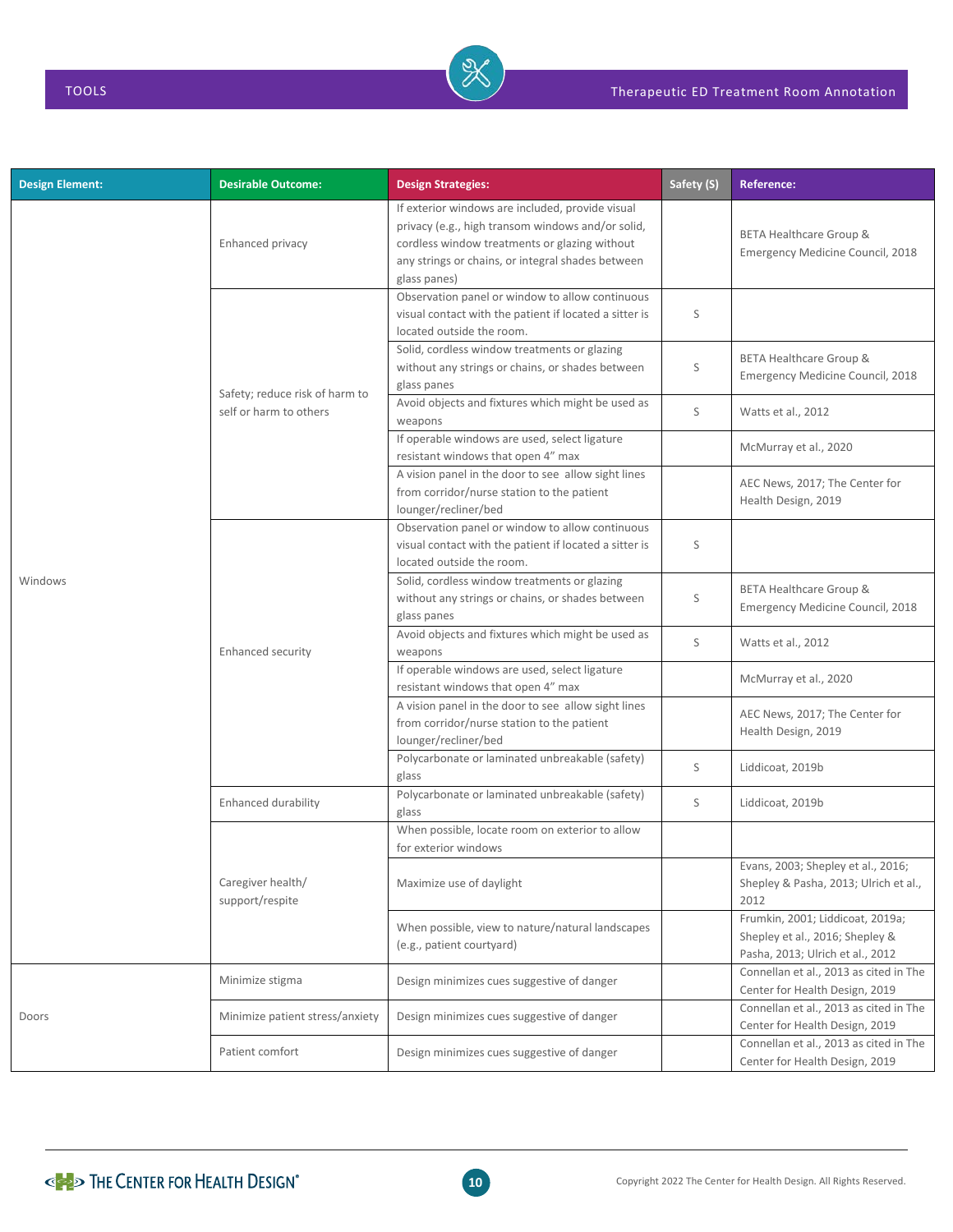| <b>Design Element:</b> | <b>Desirable Outcome:</b>                                 | <b>Design Strategies:</b>                                                                                                                                                                                                                             | Safety (S) | <b>Reference:</b>                                                                            |
|------------------------|-----------------------------------------------------------|-------------------------------------------------------------------------------------------------------------------------------------------------------------------------------------------------------------------------------------------------------|------------|----------------------------------------------------------------------------------------------|
|                        | Accessibility; ease of use                                | Ligature resistant door handles that do not allow<br>patient to barricade the room                                                                                                                                                                    |            | <b>BETA Healthcare Group &amp;</b><br>Emergency Medicine Council, 2018;<br>Liddicoat, 2019b  |
|                        | Enhanced auditory privacy                                 | Solid material (phenolic or similar) door to reduce<br>noise                                                                                                                                                                                          |            |                                                                                              |
|                        | Enhanced communication/<br>interaction with care provider | Direct sight lines from security and nursing staff to<br>Treatment Room door                                                                                                                                                                          |            | Fay et al., 2016; Lenaghan et al.,<br>2018                                                   |
|                        |                                                           | Unbreakable glass window pane in door                                                                                                                                                                                                                 |            |                                                                                              |
|                        | Safe delivery of care                                     | Direct sight lines from security and nursing staff to<br>Treatment Room door                                                                                                                                                                          |            | Fay et al., 2016; Lenaghan et al.,<br>2018                                                   |
|                        |                                                           | Unbreakable glass window pane in door                                                                                                                                                                                                                 |            |                                                                                              |
|                        |                                                           | Ligature resistant door hinges, e.g., continuous<br>hinge (e.g., geared or barrel type) with hospital tip<br>(by manufacturer and not applied after hinge is<br>installed), extending from the top of the door to<br>the bottom in an unbroken manner | S          | Liddicoat, 2019b; Lipscomb et al.,<br>2006 as cited in The Center for<br>Health Design, 2019 |
|                        |                                                           | Ligature resistant sliding doors or hinged doors<br>that open in both directions or only to outside (or<br>alternative anti-barricade strategies)                                                                                                     | S          | Liddicoat, 2019b                                                                             |
|                        |                                                           | No doors with hold-open devices or self-closers                                                                                                                                                                                                       | S          | The Center for Health Design, 2019                                                           |
|                        | Safety; reduce risk of harm to<br>self or harm to others  | Sight lines through vision panel in door to see into<br>room and or if door is open can see in room to<br>patient recliner/lounger/bed                                                                                                                |            |                                                                                              |
| Doors                  |                                                           | Avoid lock features on inside of door                                                                                                                                                                                                                 |            |                                                                                              |
|                        |                                                           | Direct sight lines from security and nursing staff to<br>Treatment Room door                                                                                                                                                                          |            | Fay et al., 2016; Lenaghan et al.,<br>2018                                                   |
|                        |                                                           | Unbreakable glass window pane in door                                                                                                                                                                                                                 |            |                                                                                              |
|                        |                                                           | Ligature resistant door handles that do not allow<br>patient to barricade the room                                                                                                                                                                    |            | <b>BETA Healthcare Group &amp;</b><br>Emergency Medicine Council, 2018;<br>Liddicoat, 2019b  |
|                        | Safety; fall/injury prevention                            | Direct sight lines from security and nursing staff to<br><b>Treatment Room door</b>                                                                                                                                                                   |            | Fay et al., 2016; Lenaghan et al.,<br>2018                                                   |
|                        |                                                           | Unbreakable glass window pane in door                                                                                                                                                                                                                 |            |                                                                                              |
|                        |                                                           | Ligature resistant sliding doors or hinged doors<br>that open in both directions or only to outside (or<br>alternative anti-barricade strategies)                                                                                                     | S          | Liddicoat, 2019b                                                                             |
|                        |                                                           | No doors with hold-open devices or self-closers                                                                                                                                                                                                       | S          | The Center for Health Design, 2019                                                           |
|                        |                                                           | Sight lines through vision panel in door to see into<br>room and or if door is open can see in room to<br>patient recliner/lounger/bed                                                                                                                |            |                                                                                              |
|                        | <b>Enhanced security</b>                                  | Avoid lock features on inside of door                                                                                                                                                                                                                 |            |                                                                                              |
|                        |                                                           | Direct sight lines from security and nursing staff to<br>Treatment Room door                                                                                                                                                                          |            | Fay et al., 2016; Lenaghan et al.,<br>2018                                                   |
|                        |                                                           | Unbreakable glass window pane in door                                                                                                                                                                                                                 |            |                                                                                              |
|                        |                                                           | Ligature resistant door handles that do not allow<br>patient to barricade the room                                                                                                                                                                    |            | <b>BETA Healthcare Group &amp;</b><br>Emergency Medicine Council, 2018;<br>Liddicoat, 2019b  |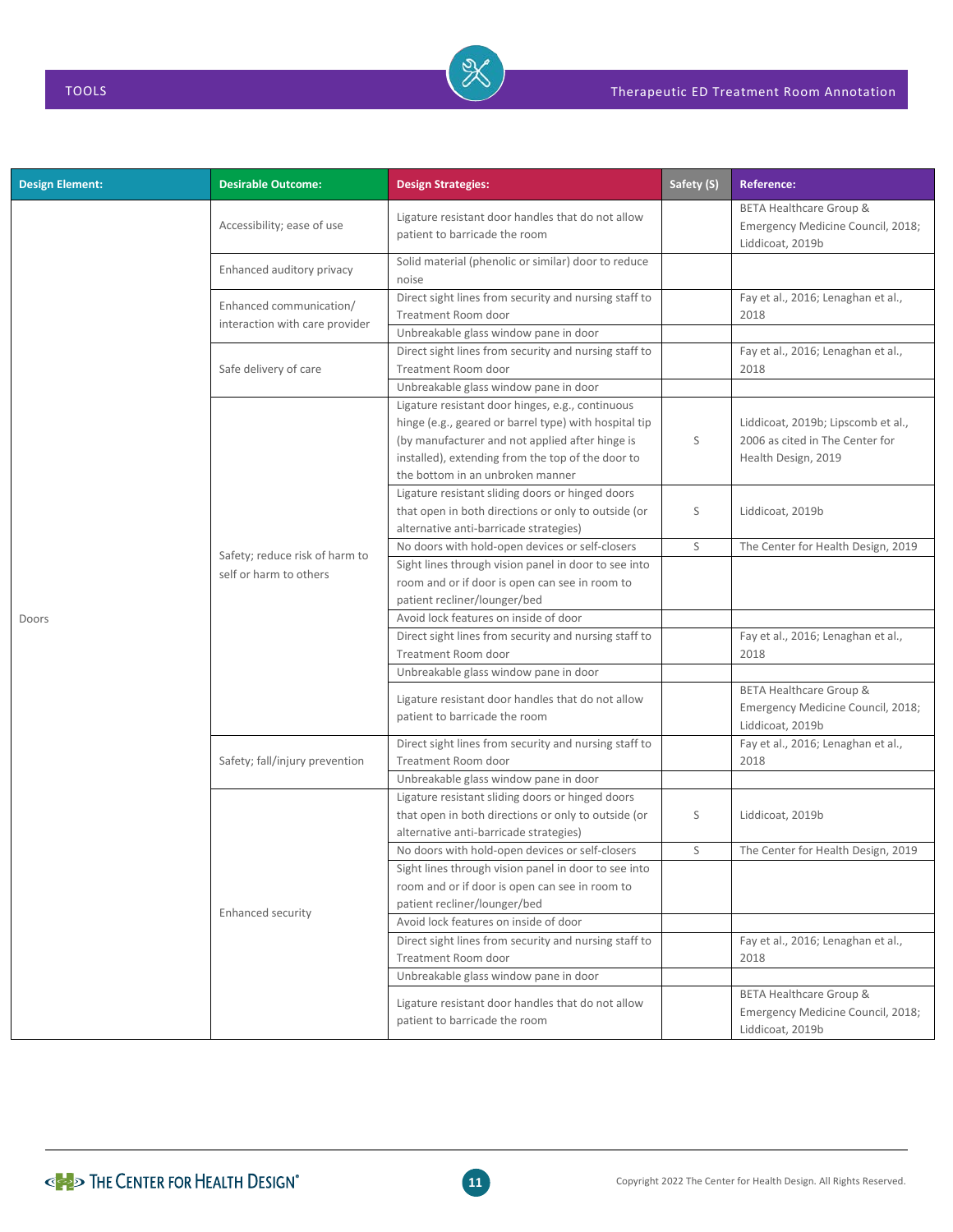| <b>Design Element:</b>                  | <b>Desirable Outcome:</b>                                | <b>Design Strategies:</b>                                                                                                                                                                                                                                                                            | Safety (S) | <b>Reference:</b>                                           |
|-----------------------------------------|----------------------------------------------------------|------------------------------------------------------------------------------------------------------------------------------------------------------------------------------------------------------------------------------------------------------------------------------------------------------|------------|-------------------------------------------------------------|
| Plumbing/Sink/<br>Alcohol Gel Dispenser | Efficient delivery of care                               | Ligature resistant sink with soap and alcohol gel<br>dispenser located right next to room or, if located<br>inside the room, that can be safely<br>locked/concealed when necessary (e.g., locking<br>movable partition, pull-down rolling security<br>door/coiling shutter)                          |            |                                                             |
|                                         | Safety; reduce risk of harm to<br>self or harm to others | Ligature resistant sink with soap and alcohol gel<br>dispenser located right next to room or, if located<br>inside the room, that can be safely<br>locked/concealed when necessary (e.g., locking<br>movable partition, pull-down rolling security<br>door/coiling shutter)                          |            |                                                             |
|                                         | Safety; reduced risk of<br>contamination/infection       | Plumbing is concealed<br>Ligature resistant sink with soap and alcohol gel<br>dispenser located right next to room or, if located<br>inside the room, that can be safely<br>locked/concealed when necessary (e.g., locking<br>movable partition, pull-down rolling security<br>door/coiling shutter) | S          |                                                             |
|                                         | Patient comfort                                          | High-quality air filtration systems<br>Access to thermostat/options for heating/air                                                                                                                                                                                                                  |            |                                                             |
|                                         | Patient sense of<br>control/independence                 | Access to thermostat/options for heating/air                                                                                                                                                                                                                                                         |            |                                                             |
| <b>HVAC</b>                             | Safety; reduce risk of harm to<br>self or harm to others | Serviceable components of HVAC terminal devices<br>and covers, as well as vents, and grilles, should be<br>located outside of the room (e.g., concealed<br>within the duct system; accessed through the<br>ceiling outside of the room)                                                              |            | Hunt & Sine, 2018; The Center for<br>Health Design, 2019    |
|                                         |                                                          | Ligature resistant supply and return air<br>grilles/diffusers                                                                                                                                                                                                                                        |            |                                                             |
|                                         | Safety; air quality                                      | High-quality air filtration systems                                                                                                                                                                                                                                                                  |            |                                                             |
|                                         | Improved patient engagement                              | Outlets for telehealth/telepsychiatry capabilities                                                                                                                                                                                                                                                   |            | Lambert et al., 2020                                        |
|                                         | Enhanced communication;<br>staff to staff                | Outlets for telehealth/telepsychiatry capabilities                                                                                                                                                                                                                                                   |            | Lambert et al., 2020                                        |
|                                         | Safe delivery of care                                    | Outlets for telehealth/telepsychiatry capabilities                                                                                                                                                                                                                                                   |            | Lambert et al., 2020                                        |
| Electrical                              | Safety; reduce risk of harm to                           | AFCI (Arc Fault Circuit Interrupter) & GFCI (Ground<br>Fault Circuit Interrupter) outlets specified<br>whenever possible                                                                                                                                                                             |            | Cardell et al., 2009; The Center for<br>Health Design, 2019 |
|                                         | self or harm to others                                   | Tamper-resistant cover plates for electrical outlets                                                                                                                                                                                                                                                 |            | BETA Healthcare Group &<br>Emergency Medicine Council, 2018 |
|                                         | Psychosocial support                                     | Outlets for telehealth/telepsychiatry capabilities                                                                                                                                                                                                                                                   |            | Lambert et al., 2020                                        |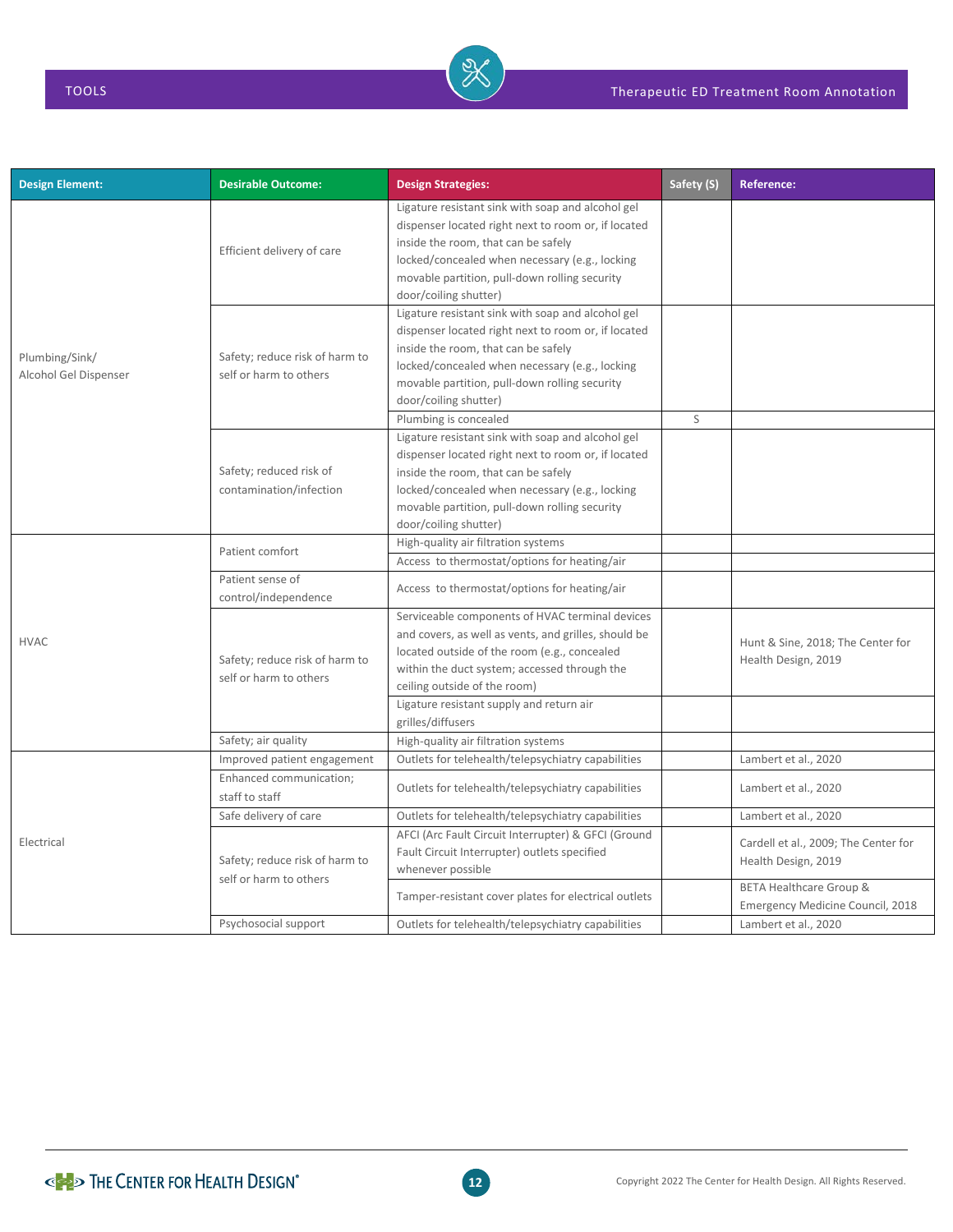| <b>Design Element:</b> | <b>Desirable Outcome:</b>                 | <b>Design Strategies:</b>                                                                                                                               | Safety (S) | <b>Reference:</b>                                                                                             |
|------------------------|-------------------------------------------|---------------------------------------------------------------------------------------------------------------------------------------------------------|------------|---------------------------------------------------------------------------------------------------------------|
|                        |                                           | Avoid "institutional" lighting; lighting should                                                                                                         |            | Shepley et al., 2016; Shepley &                                                                               |
|                        | Minimize stigma                           | provide a sense of being welcome and secure                                                                                                             |            | Pasha, 2013; Ulrich et al., 2012                                                                              |
|                        |                                           | Soft, indirect, and pervasive or full-spectrum<br>lighting                                                                                              |            | Karlin & Zeiss, 2006                                                                                          |
|                        |                                           | Avoid "institutional" lighting; lighting should                                                                                                         |            | Shepley et al., 2016; Shepley &                                                                               |
|                        | Minimize patient stress/anxiety           | provide a sense of being welcome and secure                                                                                                             |            | Pasha, 2013; Ulrich et al., 2012                                                                              |
|                        |                                           | Soft, indirect, and pervasive or full-spectrum<br>lighting                                                                                              |            | Karlin & Zeiss, 2006                                                                                          |
|                        |                                           | Windows bring in daylight                                                                                                                               |            | Evans, 2003; Shepley et al., 2016;<br>Shepley & Pasha, 2013; Ulrich et al.,<br>2012                           |
|                        |                                           | Provide amber night lighting fixture                                                                                                                    |            |                                                                                                               |
|                        |                                           | Avoid "institutional" lighting; lighting should                                                                                                         |            | Shepley et al., 2016; Shepley &                                                                               |
|                        |                                           | provide a sense of being welcome and secure                                                                                                             |            | Pasha, 2013; Ulrich et al., 2012                                                                              |
| Lighting               | Patient comfort                           | Soft, indirect, and pervasive or full-spectrum<br>lighting                                                                                              |            | Karlin & Zeiss, 2006                                                                                          |
|                        |                                           | Lighting options that support a healing<br>environment/provide positive distraction (e.g.,<br>light covers with nature images)                          |            | BETA Healthcare Group &<br>Emergency Medicine Council, 2018                                                   |
|                        | Patient sense of<br>control/independence  | Access to options for lighting/controllable lighting<br>with dimmable fixtures that can be adjusted for<br>exam, tele-psych session, or to promote rest |            | BETA Healthcare Group &<br>Emergency Medicine Council, 2018;<br>Shepley & Pasha, 2013; Ulrich et al.,<br>2018 |
|                        | Improved patient engagement               | Appropriate lighting for telehealth/telepsychiatry                                                                                                      |            | Lambert et al., 2020                                                                                          |
|                        | Improved sleep quality                    | Windows bring in daylight                                                                                                                               |            | Evans, 2003; Shepley et al., 2016;<br>Shepley & Pasha, 2013; Ulrich et al.,<br>2012                           |
|                        |                                           | Provide amber night lighting fixture                                                                                                                    |            |                                                                                                               |
|                        | Patient satisfaction                      | Windows bring in daylight                                                                                                                               |            | Evans, 2003; Shepley et al., 2016;<br>Shepley & Pasha, 2013; Ulrich et al.,<br>2012                           |
|                        |                                           | Provide amber night lighting fixture                                                                                                                    |            |                                                                                                               |
|                        | Enhanced communication;<br>staff to staff | Appropriate lighting for telehealth/telepsychiatry                                                                                                      |            | Lambert et al., 2020                                                                                          |
|                        | Safe delivery of care                     | Appropriate lighting for telehealth/telepsychiatry                                                                                                      |            | Lambert et al., 2020                                                                                          |
|                        | Safety; reduce risk of harm to            | Ligature resistant lights                                                                                                                               | S          | Liddicoat, 2019b; Watts et al., 2012                                                                          |
|                        | self or harm to others                    | Avoid fixtures which might be used as weapons                                                                                                           | S          | Watts et al., 2012                                                                                            |
|                        | Enhanced security                         | Avoid fixtures which might be used as weapons                                                                                                           | S          | Watts et al., 2012                                                                                            |
|                        | Psychosocial support                      | Appropriate lighting for telehealth/telepsychiatry                                                                                                      |            | Lambert et al., 2020                                                                                          |
|                        | Caregiver health/<br>support/respite      | Windows bring in daylight                                                                                                                               |            | Evans, 2003; Shepley et al., 2016;<br>Shepley & Pasha, 2013; Ulrich et al.,<br>2012                           |
|                        |                                           | Provide amber night lighting fixture                                                                                                                    |            |                                                                                                               |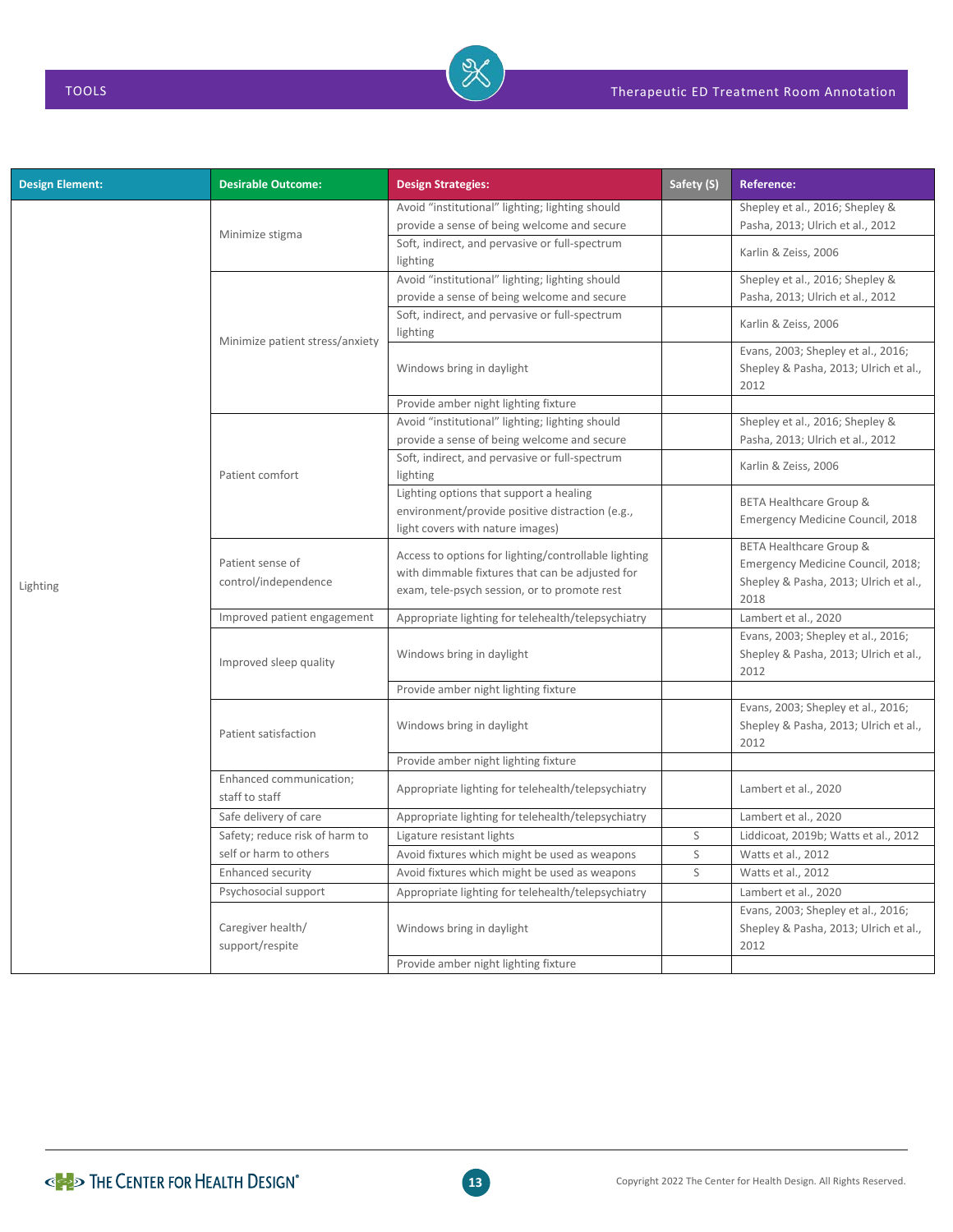| <b>Design Element:</b> | <b>Desirable Outcome:</b>                                | <b>Design Strategies:</b>                                                                                                                                                                                                            | Safety (S) | <b>Reference:</b>                                                        |
|------------------------|----------------------------------------------------------|--------------------------------------------------------------------------------------------------------------------------------------------------------------------------------------------------------------------------------------|------------|--------------------------------------------------------------------------|
|                        | Minimize stigma                                          | Patient bed/chair option (i.e., behavioral health<br>med/surg bed, platform bed, lounger, recliner) to<br>meet specific performance standards for<br>anticipated patient acuity needs as defined by the<br>organization's care model |            |                                                                          |
|                        |                                                          | Required safety/security features are hidden,<br>inconspicuous, or as unobtrusive as possible                                                                                                                                        |            | Lenaghan et al., 2018; Lundin, 2021                                      |
|                        |                                                          | Avoid "institutional" colors (i.e. "institutional<br>green")<br>Furniture design minimizes cues suggestive of                                                                                                                        |            | Connellan et al., 2013 as cited in The                                   |
|                        |                                                          | danger                                                                                                                                                                                                                               |            | Center for Health Design, 2019                                           |
|                        | Minimize patient stress/anxiety                          | Patient bed/chair option (i.e., behavioral health<br>med/surg bed, platform bed, lounger, recliner) to<br>meet specific performance standards for<br>anticipated patient acuity needs as defined by the<br>organization's care model |            |                                                                          |
|                        |                                                          | Required safety/security features are hidden,<br>inconspicuous, or as unobtrusive as possible                                                                                                                                        |            | Lenaghan et al., 2018; Lundin, 2021                                      |
|                        |                                                          | Furniture design minimizes cues suggestive of<br>danger                                                                                                                                                                              |            | Connellan et al., 2013 as cited in The<br>Center for Health Design, 2019 |
|                        | Patient comfort                                          | Patient bed/chair option (i.e., behavioral health<br>med/surg bed, platform bed, lounger, recliner) to<br>meet specific performance standards for<br>anticipated patient acuity needs as defined by the<br>organization's care model |            |                                                                          |
| Furniture              |                                                          | Required safety/security features are hidden,                                                                                                                                                                                        |            | Lenaghan et al., 2018; Lundin, 2021                                      |
|                        |                                                          | inconspicuous, or as unobtrusive as possible<br>Avoid "institutional" colors (i.e. "institutional                                                                                                                                    |            | The Center for Health Design, 2019                                       |
|                        |                                                          | green")<br>Furniture design minimizes cues suggestive of                                                                                                                                                                             |            | Connellan et al., 2013 as cited in The                                   |
|                        | Improved patient engagement                              | danger<br>Required safety/security features are hidden,<br>inconspicuous, or as unobtrusive as possible                                                                                                                              |            | Center for Health Design, 2019<br>Lenaghan et al., 2018; Lundin, 2021    |
|                        |                                                          | Furniture to support telehealth/telepsychiatry                                                                                                                                                                                       |            | Lambert et al., 2020; VA National<br>Center for Patient Safety, 2016     |
|                        | Enhanced communication;<br>staff to staff                | Furniture to support telehealth/telepsychiatry                                                                                                                                                                                       |            | Lambert et al., 2020; VA National<br>Center for Patient Safety, 2016     |
|                        | Safe delivery of care                                    | Furniture to support telehealth/telepsychiatry                                                                                                                                                                                       |            | Lambert et al., 2020; VA National<br>Center for Patient Safety, 2016     |
|                        | Safety; reduce risk of harm to<br>self or harm to others | Patient bed/chair option (i.e., behavioral health<br>med/surg bed, platform bed, lounger, recliner) to<br>meet specific performance standards for<br>anticipated patient acuity needs as defined by the<br>organization's care model |            |                                                                          |
|                        |                                                          | Furniture heavy enough to prevent it from being<br>picked up and used as a weapon                                                                                                                                                    | S          | VA National Center for Patient<br>Safety, 2016                           |
|                        |                                                          | Furniture free from areas that increase ability to<br>hide contraband                                                                                                                                                                | S          |                                                                          |
|                        |                                                          | Furniture positioned to allow a clear path to the<br>door                                                                                                                                                                            |            | <b>BETA Healthcare Group &amp;</b><br>Emergency Medicine Council, 2018   |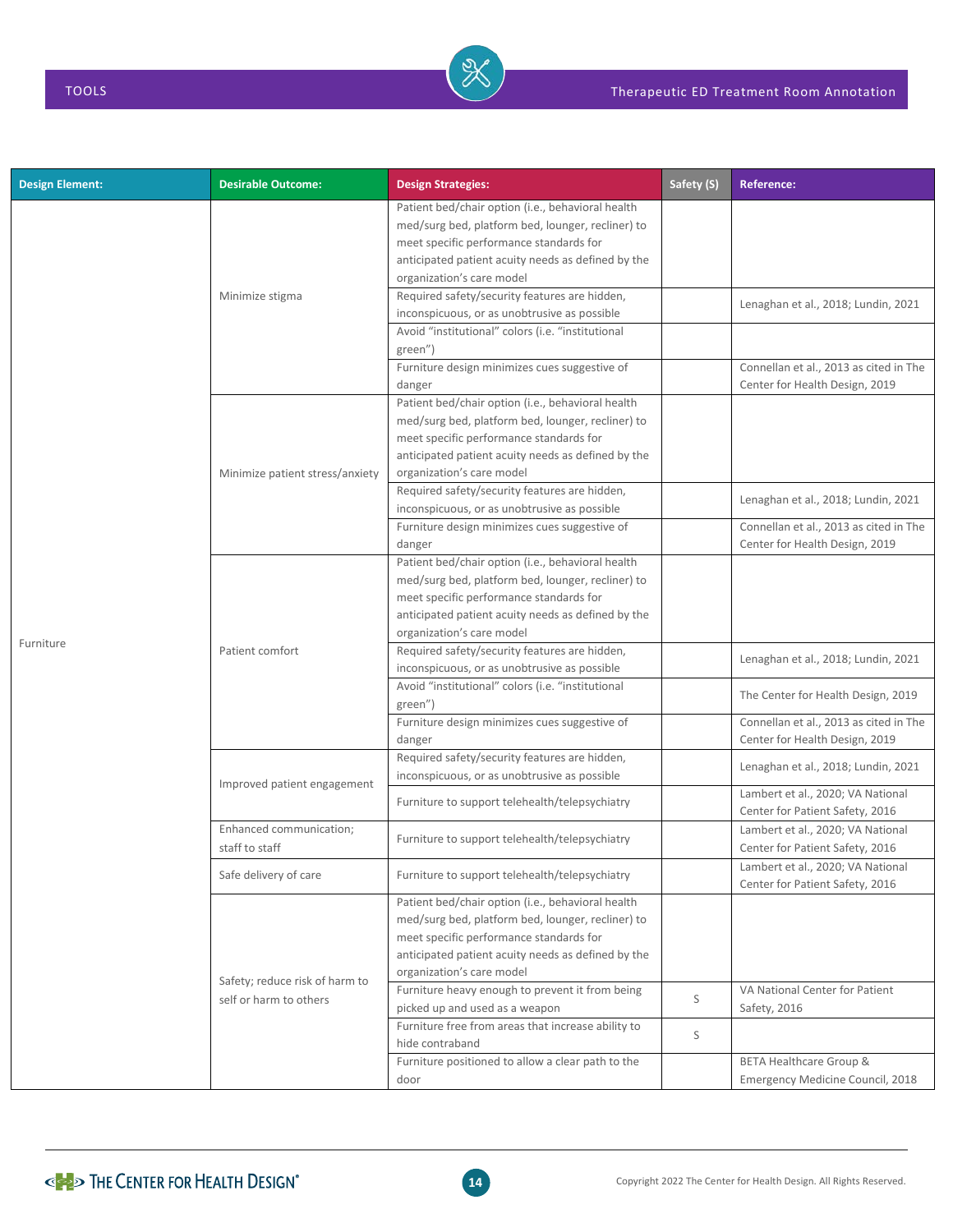| <b>Design Element:</b> | <b>Desirable Outcome:</b>                                 | <b>Design Strategies:</b>                                                                                                                                                  | Safety (S) | <b>Reference:</b>                                                                         |
|------------------------|-----------------------------------------------------------|----------------------------------------------------------------------------------------------------------------------------------------------------------------------------|------------|-------------------------------------------------------------------------------------------|
|                        | Safety; reduce risk of harm to<br>self or harm to others  | Furniture within the room should be ligature<br>resistant.                                                                                                                 |            |                                                                                           |
|                        |                                                           | Avoid furnishings or other objects that might<br>allow a patient to climb up to the ceiling                                                                                | S          | The Joint Commission, 2017                                                                |
|                        |                                                           | Furnishings should be selected to minimize risk as<br>a launching point                                                                                                    |            |                                                                                           |
|                        |                                                           | Materials that are unbreakable, non-toxic (e.g.,<br>paint), free of flame retardance, and cannot be<br>used to cause suffocation                                           | S          | The Center for Health Design, 2019                                                        |
|                        |                                                           | Furniture free from anchor points, knobs and pulls<br>should be designed to not support weight                                                                             | S          | VA National Center for Patient<br>Safety, 2016                                            |
|                        |                                                           | Furniture free of plastic, vinyl, or other materials<br>that could be removed and used for suffocation or<br>strangulation                                                 | S          | VA National Center for Patient<br>Safety, 2016                                            |
|                        |                                                           | Damage-resistant furnishings that are easily<br>repaired or replaced                                                                                                       |            | Liddicoat, 2019b; Shepley et al.,<br>2016; Shepley & Pasha, 2013                          |
| Furniture              |                                                           | Tamper-proof bed/lounger/recliner with minimal<br>leverage points and no sheets/blankets/pillow or<br>mattress covers                                                      | S          | Lambert et al., 2020; Liddicoat,<br>2019b; VA National Center for<br>Patient Safety, 2016 |
|                        |                                                           | Furniture heavy enough to prevent it from being<br>picked up and used as a weapon                                                                                          | S          | VA National Center for Patient<br>Safety, 2016                                            |
|                        | <b>Enhanced security</b>                                  | Furniture free from areas that increase ability to<br>hide contraband                                                                                                      | S          |                                                                                           |
|                        |                                                           | Furniture positioned to allow a clear path to the<br>door                                                                                                                  |            | <b>BETA Healthcare Group &amp;</b><br>Emergency Medicine Council, 2018                    |
|                        |                                                           | Furniture within the room should be ligature<br>resistant.                                                                                                                 |            |                                                                                           |
|                        | Enhanced durability                                       | Damage-resistant furnishings that are easily<br>repaired or replaced                                                                                                       |            | Liddicoat, 2019b; Shepley et al.,<br>2016; Shepley & Pasha, 2013                          |
|                        |                                                           | Tamper-proof bed/lounger/recliner with minimal<br>leverage points and no sheets/blankets/pillow or<br>mattress covers                                                      | S          | Lambert et al., 2020; Liddicoat,<br>2019b; VA National Center for<br>Patient Safety, 2016 |
|                        | Psychosocial support                                      | Furniture to support telehealth/telepsychiatry                                                                                                                             |            | Lambert et al., 2020; VA National<br>Center for Patient Safety, 2016                      |
| Casework/Storage       | Minimize patient stress/anxiety                           | Display to provide patient with orientation to time<br>and place, the treatment they have been given,<br>the team delivering care, and expectations for<br>decision making |            | Liddicoat, 2019b                                                                          |
|                        | Improved patient engagement                               | Display to provide patient with orientation to time<br>and place, the treatment they have been given,<br>the team delivering care, and expectations for<br>decision making |            | Liddicoat, 2019b                                                                          |
|                        | Improved family engagement<br>in patient care             | Display to provide patient with orientation to time<br>and place, the treatment they have been given,<br>the team delivering care, and expectations for<br>decision making |            | Liddicoat, 2019b                                                                          |
|                        | Enhanced communication/<br>interaction with care provider | Display to provide patient with orientation to time<br>and place, the treatment they have been given,<br>the team delivering care, and expectations for<br>decision making |            | Liddicoat, 2019b                                                                          |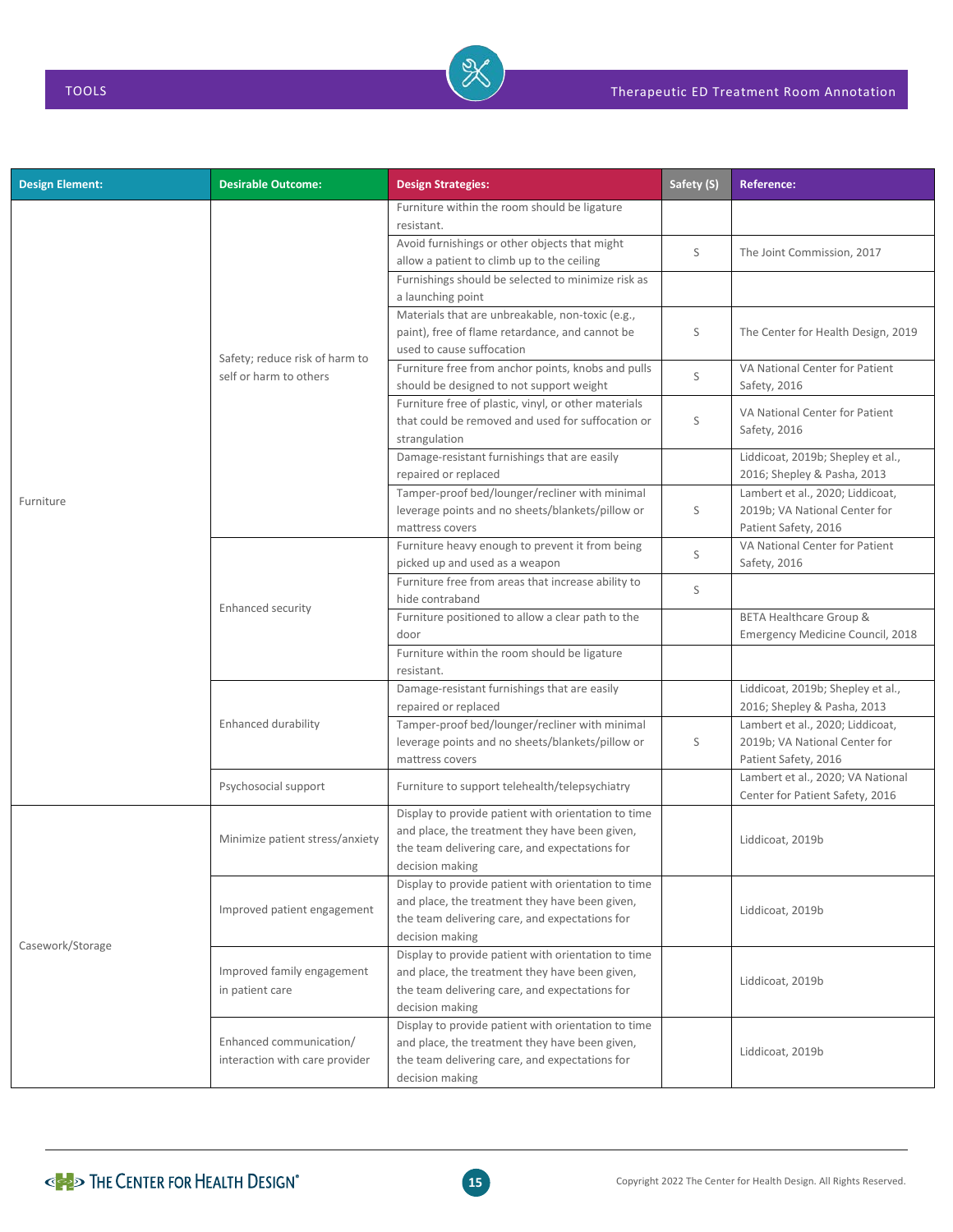| <b>Design Element:</b>                                         | <b>Desirable Outcome:</b>                                | <b>Design Strategies:</b>                                                                                                                                                  | Safety (S) | <b>Reference:</b>                                                      |
|----------------------------------------------------------------|----------------------------------------------------------|----------------------------------------------------------------------------------------------------------------------------------------------------------------------------|------------|------------------------------------------------------------------------|
|                                                                | Efficient delivery of care                               | Lockable space to house medical equipment that<br>includes cords of any kind (e.g., call bell cords,<br>power cords) to support ligature resistant design                  |            | National Association for Behavioral<br>Healthcare, 2019                |
|                                                                |                                                          | Medical equipment and resources secured in a<br>safe manner out of sight when not required, but<br>to be available if needed                                               |            |                                                                        |
|                                                                |                                                          | Display to provide patient with orientation to time<br>and place, the treatment they have been given,<br>the team delivering care, and expectations for<br>decision making |            | Liddicoat, 2019b                                                       |
|                                                                | Safety; reduce risk of harm to<br>self or harm to others | Avoid clothes hooks if programmatically possible,<br>or provide ligature resistant clothes hooks                                                                           | S          | Liddicoat, 2019b                                                       |
| Casework/Storage                                               |                                                          | Avoid shelves if programmatically possible, or<br>provide ligature resistant shelves for personal<br>belongings and clothes                                                | S          | Liddicoat, 2019b                                                       |
|                                                                |                                                          | Counters should be protected (e.g., behind a<br>panel) or designed so they are not a launching<br>point.                                                                   |            |                                                                        |
|                                                                |                                                          | Avoid rods of any kind, including breakaway<br>clothing rods                                                                                                               | S          | VA National Center for Patient<br>Safety, 2016                         |
|                                                                |                                                          | Lockable storage with automatic locking devices<br>(e.g., touch-pad locks)                                                                                                 | S          | <b>BETA Healthcare Group &amp;</b><br>Emergency Medicine Council, 2018 |
|                                                                |                                                          | Lockable space to house medical equipment that<br>includes cords of any kind (e.g., call bell cords,<br>power cords) to support ligature resistant design                  |            | National Association for Behavioral<br>Healthcare, 2019                |
|                                                                |                                                          | Medical equipment and resources secured in a<br>safe manner out of sight when not required, but<br>to be available if needed                                               |            |                                                                        |
|                                                                | Safety; medication safety                                | Display to provide patient with orientation to time<br>and place, the treatment they have been given,<br>the team delivering care, and expectations for<br>decision making |            | Liddicoat, 2019b                                                       |
|                                                                | Change-readiness/<br>universal design                    | Co-morbid headwall with medical gasses designed<br>to be ligature resistant or locked behind panel                                                                         |            |                                                                        |
|                                                                | Minimize stigma                                          | Required safety/security features are hidden,<br>inconspicuous, or as unobtrusive as possible                                                                              |            | Lenaghan et al., 2018; Lundin, 2021                                    |
| Technology/Internet/<br>Communication/<br>Monitoring Equipment | Minimize patient stress/anxiety                          | Required safety/security features are hidden,<br>inconspicuous, or as unobtrusive as possible                                                                              |            | Lenaghan et al., 2018; Lundin, 2021                                    |
|                                                                |                                                          | Display to provide patient with orientation to time<br>and place, the treatment they have been given,<br>the team delivering care, and expectations for<br>decision making |            | Liddicoat, 2019b                                                       |
|                                                                | Improved patient engagement                              | Technology to support telehealth/ telebehavioral<br>health integrated into wall system or footwall with<br>no moving pieces                                                |            | Lambert et al., 2020                                                   |
|                                                                |                                                          | Display to provide patient with orientation to time<br>and place, the treatment they have been given,<br>the team delivering care, and expectations for<br>decision making |            | Liddicoat, 2019b                                                       |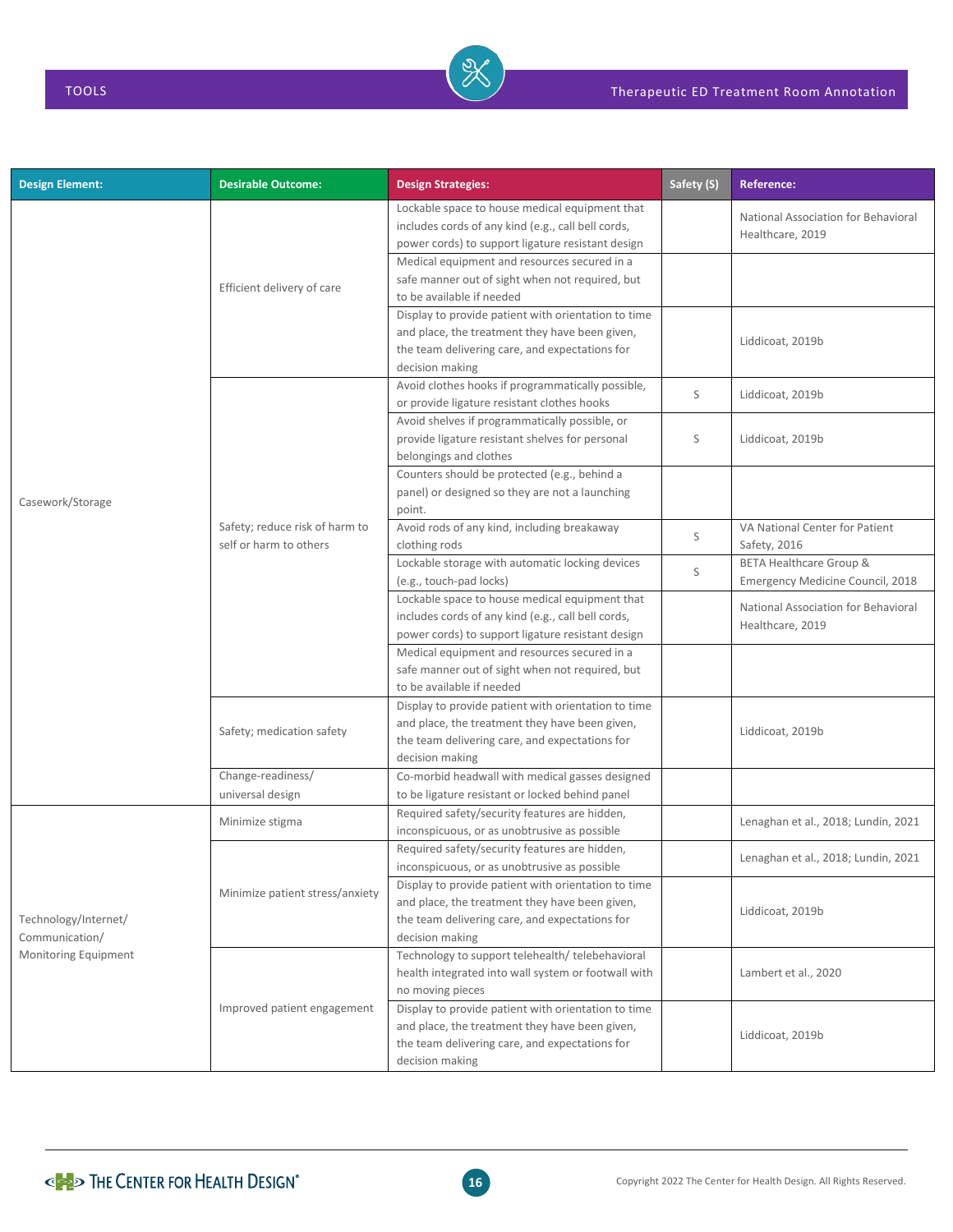| <b>Design Element:</b>                 | <b>Desirable Outcome:</b>                                 | <b>Design Strategies:</b>                                                                                                                                                  | Safety (S) | <b>Reference:</b>                                                                        |
|----------------------------------------|-----------------------------------------------------------|----------------------------------------------------------------------------------------------------------------------------------------------------------------------------|------------|------------------------------------------------------------------------------------------|
|                                        | Improved family engagement<br>in patient care             | Display to provide patient with orientation to time<br>and place, the treatment they have been given,<br>the team delivering care, and expectations for<br>decision making |            | Liddicoat, 2019b                                                                         |
|                                        | Enhanced communication/<br>interaction with care provider | Display to provide patient with orientation to time<br>and place, the treatment they have been given,<br>the team delivering care, and expectations for<br>decision making |            | Liddicoat, 2019b                                                                         |
|                                        | Enhanced communication;<br>staff to staff                 | Technology to support telehealth/ telebehavioral<br>health integrated into wall system or footwall with<br>no moving pieces                                                |            | Lambert et al., 2020                                                                     |
|                                        |                                                           | Visually unobtrusive video monitoring without<br>blind spots and with audio capability enclosed in<br>tamper-resistant housing                                             |            | Eklund & Hansson, 2001                                                                   |
|                                        | Efficient delivery of care                                | Display to provide patient with orientation to time<br>and place, the treatment they have been given,<br>the team delivering care, and expectations for<br>decision making |            | Liddicoat, 2019b                                                                         |
|                                        | Safe delivery of care                                     | Technology to support telehealth/ telebehavioral<br>health integrated into wall system or footwall with<br>no moving pieces                                                |            | Lambert et al., 2020                                                                     |
| Technology/Internet/                   | Safety; reduce risk of harm to<br>self or harm to others  | Avoid fixtures which might be used as weapons                                                                                                                              | S          | Watts et al., 2012                                                                       |
| Communication/<br>Monitoring Equipment |                                                           | Video surveillance or convex mirrors (with<br>unbreakable glass) at the junction of the wall and<br>ceiling to eliminate blind spots                                       | S          | Dobrohotoff & Llewellyn-Jones,<br>2011 as cited in The Center for<br>Health Design, 2019 |
|                                        |                                                           | Visually unobtrusive video monitoring without<br>blind spots and with audio capability enclosed in<br>tamper-resistant housing                                             |            | Eklund & Hansson, 2001                                                                   |
|                                        | Safety; medication safety                                 | Display to provide patient with orientation to time<br>and place, the treatment they have been given,<br>the team delivering care, and expectations for<br>decision making |            | Liddicoat, 2019b                                                                         |
|                                        |                                                           | Avoid fixtures which might be used as weapons                                                                                                                              | S          | Watts et al., 2012                                                                       |
|                                        | Enhanced security                                         | Video surveillance or convex mirrors (with<br>unbreakable glass) at the junction of the wall and<br>ceiling to eliminate blind spots                                       | S          | Dobrohotoff & Llewellyn-Jones,<br>2011 as cited in The Center for<br>Health Design, 2019 |
|                                        |                                                           | Visually unobtrusive video monitoring without<br>blind spots and with audio capability enclosed in<br>tamper-resistant housing                                             |            | Eklund & Hansson, 2001                                                                   |
|                                        | Psychosocial support                                      | Technology to support telehealth/ telebehavioral<br>health integrated into wall system or footwall with<br>no moving pieces                                                |            | Lambert et al., 2020                                                                     |
|                                        | Change-readiness/<br>universal design                     | Co-morbid headwall with medical gasses designed<br>to be ligature resistant or locked behind panel                                                                         |            |                                                                                          |

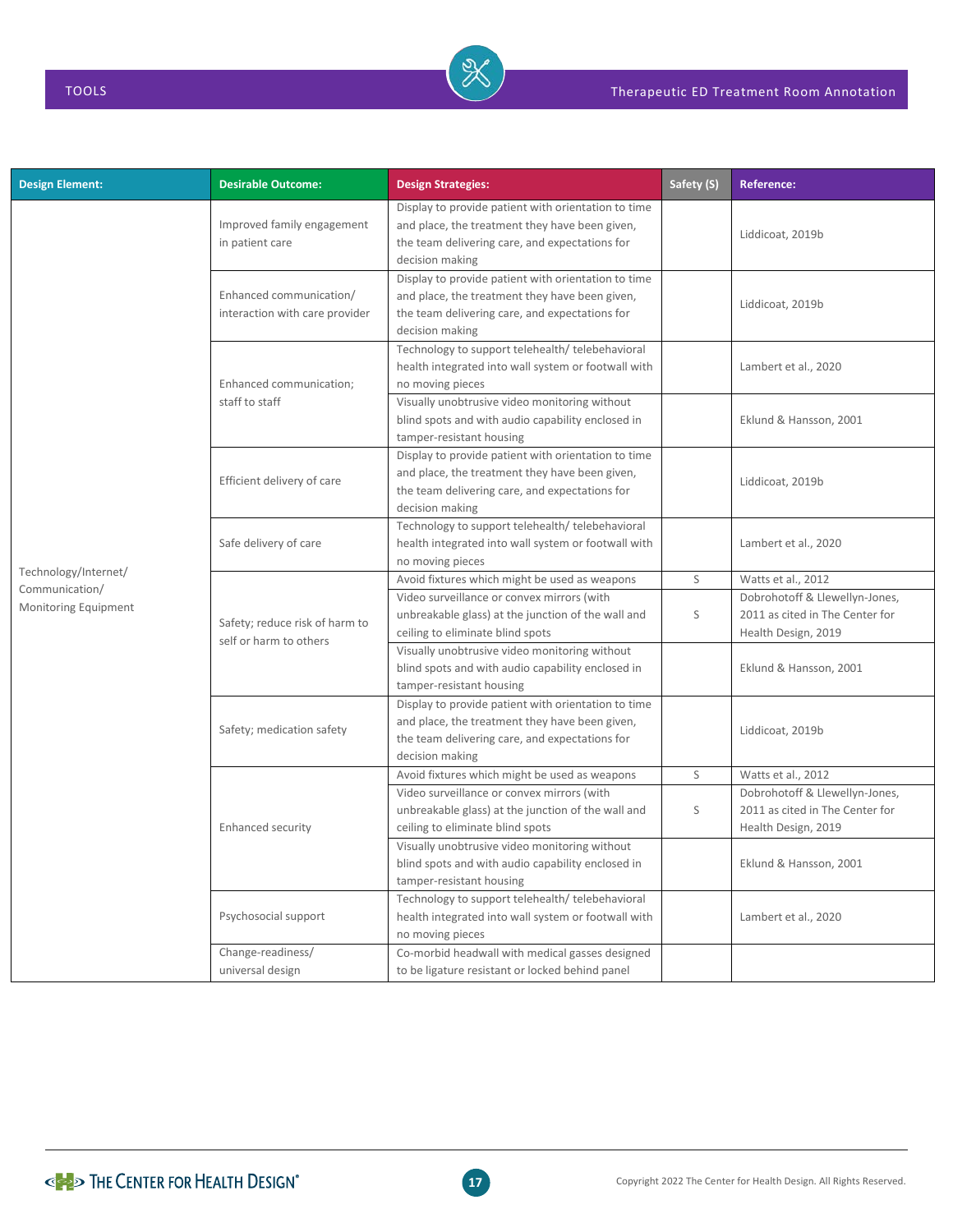

## References

- AEC News. (2017). *Optimizing Emergency Department Design for Behavioral Health Patients*. AECinfo.Com[. https://www.aecinfo.com/optimizing](https://www.aecinfo.com/optimizing-emergency-department-design-for-behavioral-health-patients-118624/news.html)[emergency-department-design-for-behavioral-health-patients-118624/news.html](https://www.aecinfo.com/optimizing-emergency-department-design-for-behavioral-health-patients-118624/news.html)
- Bayramzadeh, S. (2016). An Assessment of Levels of Safety in Psychiatric Units. *HERD: Health Environments Research & Design Journal*, 10(2), 66–80. <https://doi.org/10.1177/1937586716656002>
- BETA Healthcare Group & Emergency Medicine Council. (2018). *Management of mental health patients in the ED toolkit*. [https://betahg.com/wp](https://betahg.com/wp-content/uploads/2019/01/Section_1_Safety-_EMC_Toolkit_Final.pdf)[content/uploads/2019/01/Section\\_1\\_Safety-\\_EMC\\_Toolkit\\_Final.pdf](https://betahg.com/wp-content/uploads/2019/01/Section_1_Safety-_EMC_Toolkit_Final.pdf)
- Cardell, R., Bratcher, K. S., & Quinnett, P. (2009). Revisiting "suicide proofing" an inpatient unit through environmental safeguards: A review. *Perspectives in Psychiatric Care*, 45(1), 36–44[. https://doi.org/10.1111/j.1744-6163.2009.00198.x](https://doi.org/10.1111/j.1744-6163.2009.00198.x)
- Connellan, K., Gaardboe, M., Riggs, D., Due, C., Reinschmidt, A., & Mustillo, L. (2013). Stressed Spaces: Mental Health and Architecture. *HERD: Health Environments Research & Design Journal*, 6(4), 127–168[. https://doi.org/10.1177/193758671300600408](https://doi.org/10.1177/193758671300600408)
- Degl' Innocenti, A., Wijk, H., Kullgren, A., & Alexiou, E. (2020). The influence of evidence-based design on staff perceptions of a supportive environment for person-centered care in forensic psychiatry. *Journal of Forensic Nursing*, 16(3), E23. <https://doi.org/10.1097/JFN.0000000000000261>
- Dobrohotoff, J. T., & Llewellyn-Jones, R. H. (2011). Psychogeriatric inpatient unit design: A literature review. *International Psychogeriatrics*, 23(2), 174–189[. https://doi.org/10.1017/S1041610210002097](https://doi.org/10.1017/S1041610210002097)
- Eklund, M., & Hansson, L. (2001). Ward atmosphere, client satisfaction, and client motivation in a psychiatric work rehabilitation unit. *Community Mental Health Journal*, 37, 169–177[. https://doi.org/10.1023/A:1002765800180](https://doi.org/10.1023/A:1002765800180)
- Evans, G. (2003). The built environment and mental health. *Journal of Urban Health*, 80, 536–555[. https://doi.org/10.1093/jurban/jtg063](https://doi.org/10.1093/jurban/jtg063)
- Facilities Guidelines Institute. (2018). *Guidelines for Design and Construction of Hospitals*[. https://fgiguidelines.org/guidelines/2018-fgi-guidelines/](https://fgiguidelines.org/guidelines/2018-fgi-guidelines/)
- Fay, L., Carll-White, A., & Harrell, J. (2016). Coming Full Cycle: Linking POE Findings to Design Application. *HERD: Health Environments Research & Design Journal*, 10(3), 83–98[. https://doi.org/10.1177/1937586716672856](https://doi.org/10.1177/1937586716672856)
- Frumkin, H. (2001). Beyond toxicity: Human health and the natural environment. *American Journal of Preventive Medicine*, 20(3), 234–240.
- Hunt, J., & Sine, D. (2018). *Behavioral Health Design Guide: Edition 7.3* [White Paper/Guidelines]. [http://www.bhfcllc.com/download-the-design](http://www.bhfcllc.com/download-the-design-guide/)[guide/](http://www.bhfcllc.com/download-the-design-guide/)
- Karlin, B. E., & Zeiss, R. A. (2006). Best Practices: Environmental and therapeutic issues in psychiatric hospital design: Toward best practices. *Psychiatric Services*, 57(10), 1376–1378. PsycINFO.<https://doi.org/10.1176/appi.ps.57.10.1376>
- Krupinski, E. (2014). Telemedicine Workplace Environments: Designing for Success. *Healthcare*, 2(1), 115–122. <https://doi.org/10.3390/healthcare2010115>
- Lambert, K., Fischer-Sanchez, D., & Watson, W. T. (2020). *ASHRM/AHA behavioral health white paper series behavioral health care in the emergency department setting* [Review of ASHRM/AHA behavioral health white paper series behavioral health care in the emergency department setting, by M. Cooke, J. Howard, & B. Romero].
- Lenaghan, P. A., Cirrincione, N. M., & Henrich, S. (2018). Preventing Emergency Department Violence through Design. *Journal of Emergency Nursing*, 44(4), 322–323[. https://doi.org/10.1016/j.jen.2017.06.012](https://doi.org/10.1016/j.jen.2017.06.012)
- Liddicoat, S. (2019a). Designing a supportive emergency department environment for people with self harm and suicidal ideation: A scoping review. *Australasian Emergency Care*, 22(3), 139–148[. https://doi.org/10.1016/j.auec.2019.04.006](https://doi.org/10.1016/j.auec.2019.04.006)
- Liddicoat, S. (2019b). Enhancing emergency care environments: Supporting suicidal distress and self-harm presentations through environmental safeguards and the built environment. *Patient Experience Journal*, 6(3), 91–104[. https://doi.org/10.35680/2372-0247.1361](https://doi.org/10.35680/2372-0247.1361)
- Lipscomb, J., McPhaul, K., Rosen, J., Brown, J. G., Choi, M., Soeken, K., Vignola, V., Wagoner, D., Foley, J., & Porter, P. (2006). Violence prevention in the mental health setting: The New York state experience. *Canadian Journal of Nursing Research*, 38(4), 96–117.
- Lundin, S. (2021). Can healing architecture increase safety in the design of psychiatric wards? *HERD: Health Environments Research & Design Journal*, 14(1), 106–117[. https://doi.org/10.1177/1937586720971814](https://doi.org/10.1177/1937586720971814)
- McMurray, K., Hunt, J., & Sine, D. (2020). *Behavioral Health Design Guide, 24th Edition* [Guidelines][. https://www.bhfcllc.com/design-guide](https://www.bhfcllc.com/design-guide)